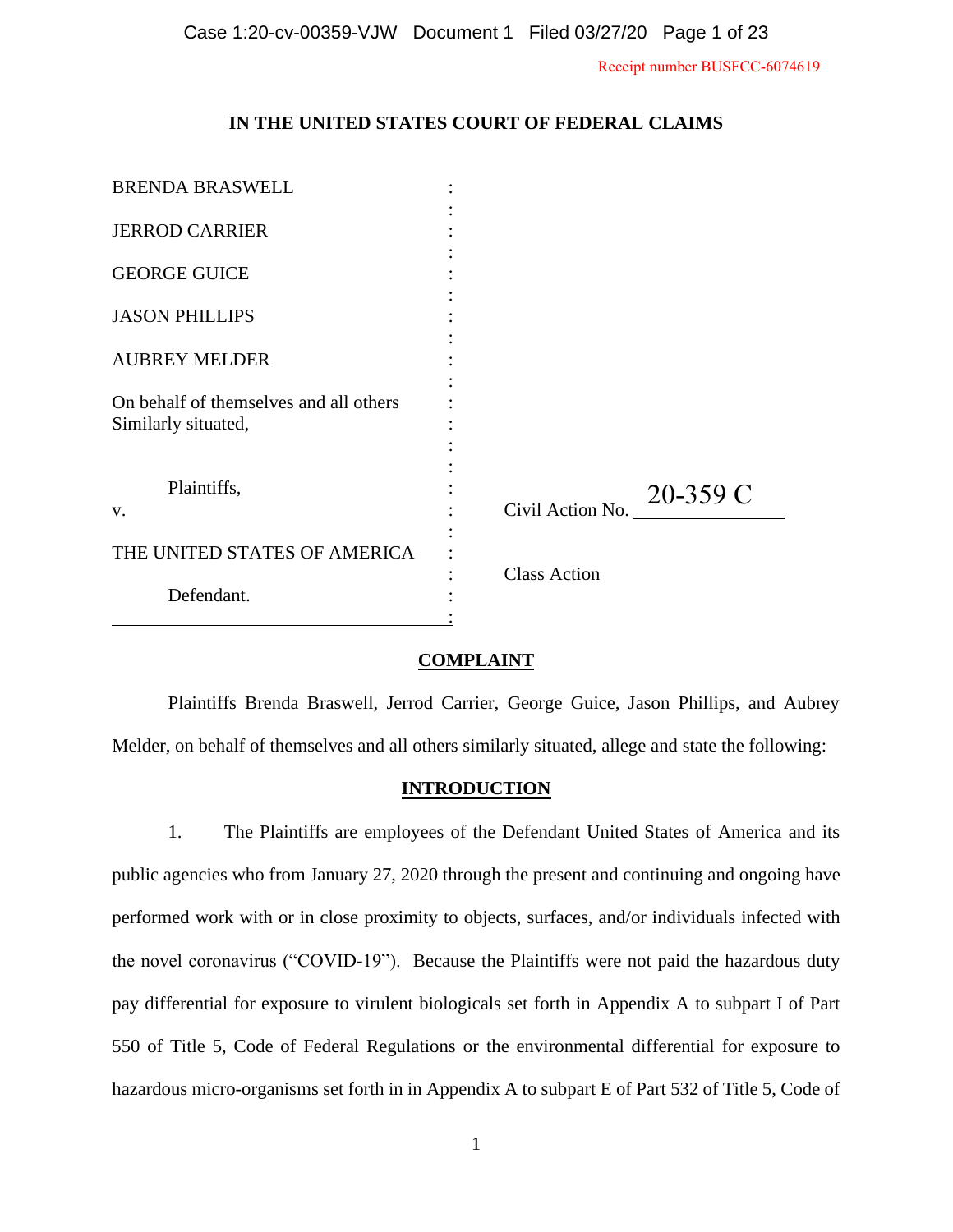## Case 1:20-cv-00359-VJW Document 1 Filed 03/27/20 Page 2 of 23

Federal Regulations, the Defendant has and continues to violate [5 U.S.C. § 5545\(d\)](https://www.westlaw.com/Link/Document/FullText?rs=USCLink&vr=3.0&findType=Y&cite=5%2Bu%2Es%2Ec%2E%2B%2B5545&clientid=USCourts) and [5](https://www.westlaw.com/Link/Document/FullText?rs=USCLink&vr=3.0&findType=Y&cite=5%2Bu%2Es%2Ec%2E%2B5&clientid=USCourts) [U.S.C.](https://www.westlaw.com/Link/Document/FullText?rs=USCLink&vr=3.0&findType=Y&cite=5%2Bu%2Es%2Ec%2E%2B5343&clientid=USCourts)  $§ 5343(c)(4).$  $§ 5343(c)(4).$ 

2. The Plaintiffs bring this action on behalf of themselves and all similarly situated federal employees for a declaratory judgment, damages and other relief, pursuant to [5 U.S.C. §](https://www.westlaw.com/Link/Document/FullText?rs=USCLink&vr=3.0&findType=Y&cite=5%2Bu%2Es%2Ec%2E%2B%2B%2B5545&clientid=USCourts)  [5545\(d\),](https://www.westlaw.com/Link/Document/FullText?rs=USCLink&vr=3.0&findType=Y&cite=5%2Bu%2Es%2Ec%2E%2B%2B%2B5545&clientid=USCourts) [5](https://www.westlaw.com/Link/Document/FullText?rs=USCLink&vr=3.0&findType=Y&cite=5%2Bu%2Es%2Ec%2E%2B5&clientid=USCourts) [U.S.C. § 5343\(c\)\(4\),](https://www.westlaw.com/Link/Document/FullText?rs=USCLink&vr=3.0&findType=Y&cite=5%2Bu%2Es%2Ec%2E%2B%2B5343&clientid=USCourts) [28](https://www.westlaw.com/Link/Document/FullText?rs=USCLink&vr=3.0&findType=Y&cite=5%2Bu%2Es%2Ec%2E%2B28&clientid=USCourts) [U.S.C. §§ 2201](https://www.westlaw.com/Link/Document/FullText?rs=USCLink&vr=3.0&findType=Y&cite=28%2Bu%2Es%2Ec%2E%2B%2B2201&clientid=USCourts) and [2202](https://www.westlaw.com/Link/Document/FullText?rs=USCLink&vr=3.0&findType=Y&cite=28%2Bu%2Es%2Ec%2E%2B2202&clientid=USCourts), and [5](https://www.westlaw.com/Link/Document/FullText?rs=USCLink&vr=3.0&findType=Y&cite=28%2Bu%2Es%2Ec%2E%2B5&clientid=USCourts) [U.S.C. §](https://www.westlaw.com/Link/Document/FullText?rs=USCLink&vr=3.0&findType=Y&cite=5%2Bu%2Es%2Ec%2E%2B%2B5596&clientid=USCourts) 5596.

### **JURISDICTION AND VENUE**

3. The United States Court of Federal Claims has jurisdiction and venue over this action pursuant to [28 U.S.C. § 1491,](https://www.westlaw.com/Link/Document/FullText?rs=USCLink&vr=3.0&findType=Y&cite=28%2Bu%2Es%2Ec%2E%2B%2B1491&clientid=USCourts) [5](https://www.westlaw.com/Link/Document/FullText?rs=USCLink&vr=3.0&findType=Y&cite=28%2Bu%2Es%2Ec%2E%2B5&clientid=USCourts) [U.S.C. § 5545\(d\)](https://www.westlaw.com/Link/Document/FullText?rs=USCLink&vr=3.0&findType=Y&cite=5%2Bu%2Es%2Ec%2E%2B%2B5545&clientid=USCourts), [5](https://www.westlaw.com/Link/Document/FullText?rs=USCLink&vr=3.0&findType=Y&cite=5%2Bu%2Es%2Ec%2E%2B5&clientid=USCourts) [U.S.C. § 5343\(c\)\(4\),](https://www.westlaw.com/Link/Document/FullText?rs=USCLink&vr=3.0&findType=Y&cite=5%2Bu%2Es%2Ec%2E%2B%2B5343&clientid=USCourts) [28](https://www.westlaw.com/Link/Document/FullText?rs=USCLink&vr=3.0&findType=Y&cite=5%2Bu%2Es%2Ec%2E%2B28&clientid=USCourts) [U.S.C. § 2501](https://www.westlaw.com/Link/Document/FullText?rs=USCLink&vr=3.0&findType=Y&cite=28%2Bu%2Es%2Ec%2E%2B%2B2501&clientid=USCourts), [5](https://www.westlaw.com/Link/Document/FullText?rs=USCLink&vr=3.0&findType=Y&cite=28%2Bu%2Es%2Ec%2E%2B5&clientid=USCourts) U.S.C. § 701 et seq., [28 U.S.C. §§ 2201](https://www.westlaw.com/Link/Document/FullText?rs=USCLink&vr=3.0&findType=Y&cite=28%2Bu%2Es%2Ec%2E%2B%2B2201&clientid=USCourts) and [2202,](https://www.westlaw.com/Link/Document/FullText?rs=USCLink&vr=3.0&findType=Y&cite=28%2Bu%2Es%2Ec%2E%2B2202&clientid=USCourts) and[5 U.S.C. § 5596](https://www.westlaw.com/Link/Document/FullText?rs=USCLink&vr=3.0&findType=Y&cite=5%2Bu%2Es%2Ec%2E%2B%2B5596&clientid=USCourts).

#### **PARTIES**

4. Plaintiff Brenda Braswell is an employee of Defendant United States of America pursuant to Title 5 of the United States Code. She is currently employed as a General Schedule Consumer Safety Inspector within the Food Safety and Inspection Service ("FSIS") of the U.S. Department of Agriculture ("USDA") in Pine Bluff, Arkansas. At various times, Plaintiff Braswell has been required to perform duties involving unusual physical hardship or hazard within the meaning of [5 U.S.C. § 5545\(d\).](https://www.westlaw.com/Link/Document/FullText?rs=USCLink&vr=3.0&findType=Y&cite=5%2Bu%2Es%2Ec%2E%2B%2B5545&clientid=USCourts)

5. Plaintiff Jerrod Carrier is an employee of Defendant United States of America pursuant to Title 5 of the United States Code. He is currently employed as a Wage Grade Maintenance Worker Foreman at the Bureau of Prisons ("BOP") of the U.S. Department of Justice ("DOJ") in Oakdale, Louisiana. At various times, Plaintiff Carrier has been required to perform duties involving unusually severe working conditions or unusually severe hazards within the meaning of [5 U.S.C. § 5343\(c\)\(4\).](https://www.westlaw.com/Link/Document/FullText?rs=USCLink&vr=3.0&findType=Y&cite=5%2Bu%2Es%2Ec%2E%2B%2B5343&clientid=USCourts)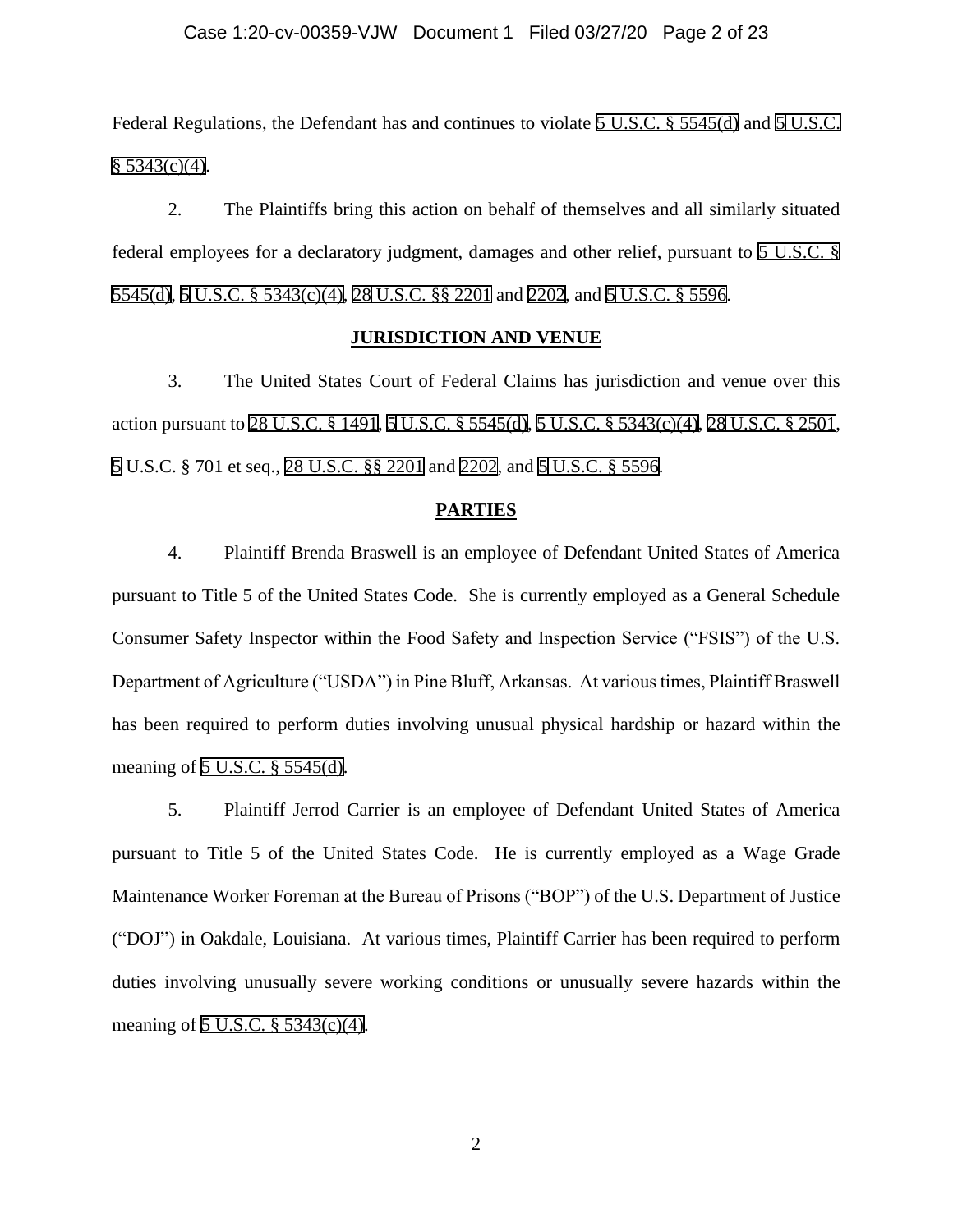## Case 1:20-cv-00359-VJW Document 1 Filed 03/27/20 Page 3 of 23

6. Plaintiff George Guice is an employee of Defendant United States of America pursuant to Title 5 of the United States Code. He is currently employed as a Wage Grade Food Service Foreman at the Bureau of Prisons ("BOP") of the U.S. Department of Justice ("DOJ") in Oakdale, Louisiana. At various times, Plaintiff Guice has been required to perform duties involving unusually severe working conditions or unusually severe hazards within the meaning of [5 U.S.C. § 5343\(c\)\(4\).](https://www.westlaw.com/Link/Document/FullText?rs=USCLink&vr=3.0&findType=Y&cite=5%2Bu%2Es%2Ec%2E%2B%2B5343&clientid=USCourts)

7. Plaintiff Jason Phillips is an employee of Defendant United States of America pursuant to Title 5 of the United States Code. He is currently employed as a General Schedule Diagnostic Radiology Technologist with the Portland Veterans Affairs Healthcare System of the U.S. Department of Veterans Affairs ("VA") in Portland, Oregon. At various times, Plaintiff Phillips has been required to perform duties involving unusual physical hardship or hazard within the meaning of  $5$  U.S.C.  $\S$  5545(d).

8. Plaintiff Aubrey Melder is an employee of Defendant United States of America pursuant to Title 5 of the United States Code. He is currently employed as a Senior Officer Specialist at the Bureau of Prisons ("BOP") of the U.S. Department of Justice ("DOJ") in Oakdale, Louisiana. At various times, Plaintiff Melder has been required to perform duties involving unusual physical hardship or hazard within the meaning of [5 U.S.C. § 5545\(d\).](https://www.westlaw.com/Link/Document/FullText?rs=USCLink&vr=3.0&findType=Y&cite=5%2Bu%2Es%2Ec%2E%2B%2B5545&clientid=USCourts)

#### **FACTS**

9. [5 U.S.C. § 5545\(d\)](https://www.westlaw.com/Link/Document/FullText?rs=USCLink&vr=3.0&findType=Y&cite=5%2Bu%2Es%2Ec%2E%2B%2B5545&clientid=USCourts) provides that the United States Office of Personnel Management ("OPM") shall establish a schedule of pay differentials for duty involving unusual physical hardship or hazard. Pursuant to [5 U.S.C. § 5545\(d\)](https://www.westlaw.com/Link/Document/FullText?rs=USCLink&vr=3.0&findType=Y&cite=5%2Bu%2Es%2Ec%2E%2B%2B5545&clientid=USCourts), OPM has issued regulations at [5 C.F.R. §§](https://www.westlaw.com/Link/Document/FullText?rs=USCLink&vr=3.0&findType=Y&cite=5%2Bc%2Ef%2Er%2E%2B%2B%2B550%2E901-550%2E907&clientid=USCourts) [550.901-550.907,](https://www.westlaw.com/Link/Document/FullText?rs=USCLink&vr=3.0&findType=Y&cite=5%2Bc%2Ef%2Er%2E%2B%2B%2B550%2E901-550%2E907&clientid=USCourts) which establish a schedule of hazardous duty pay differentials and provide that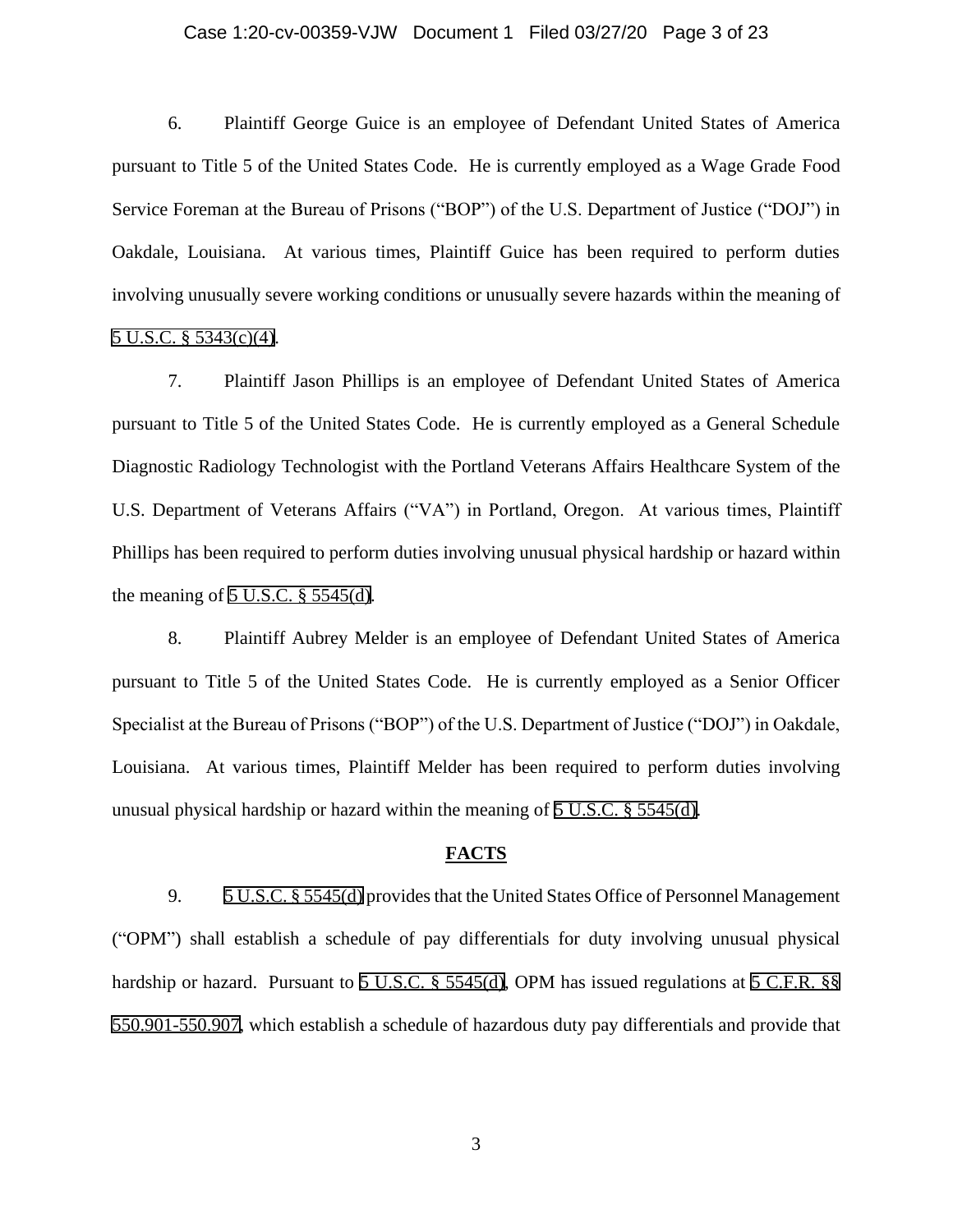# Case 1:20-cv-00359-VJW Document 1 Filed 03/27/20 Page 4 of 23

an employee who qualifies for hazardous duty pay shall be paid the hazardous duty pay differential for each day that the employee is exposed to hazardous duty.

10. The schedule of hazardous duty pay differentials set forth in Appendix A to subpart I of Part 550 of Title 5, Code of Federal Regulations, provides that agencies shall pay a twenty five percent (25%) hazard pay differential when employees perform work with or in close proximity to "virulent biologicals," which are defined as "materials of micro-organic nature which when introduced into the body are likely to cause serious disease or fatality and for which protective devices do not afford complete protection." 5 C.F.R. § Pt. 550, Subpt. I, App. A.

11. Pursuant to [5 U.S.C. § 5343\(c\)\(4\),](https://www.westlaw.com/Link/Document/FullText?rs=USCLink&vr=3.0&findType=Y&cite=5%2Bu%2Es%2Ec%2E%2B%2B5343&clientid=USCourts) OPM has issued regulations for prevailing rate employees which provide for environmental pay differentials for duty involving unusually severe working conditions or unusually severe hazards. *See* [5 C.F.R. § 532.511](https://www.westlaw.com/Link/Document/FullText?rs=USCLink&vr=3.0&findType=Y&cite=5%2Bc%2Ef%2Er%2E%2B%2B532%2E511&clientid=USCourts).

12. The schedule of environmental differentials set forth in Appendix A to subpart E of Part 532 of Title 5, Code of Federal Regulations, provides that agencies shall pay an eight percent (8%) environmental differential when employees perform work with or in close proximity to "micro-organisms which involves potential personal injury such as death, or temporary, partial, or complete loss of faculties or ability to work due to acute, prolonged, or chronic disease" where "the use of safety devices and equipment, medical prophylactic procedures such as vaccines and antiserims and other safety measures do not exist or have been developed but have not practically eliminated the potential for such personal injury" and a four percent (4%) environmental differential when employees perform work with or in close proximity to "micro-organisms in situations for which the nature of the work does not require the individual to be in direct contact with primary containers of organisms pathogenic for man" where "the use of safety devices and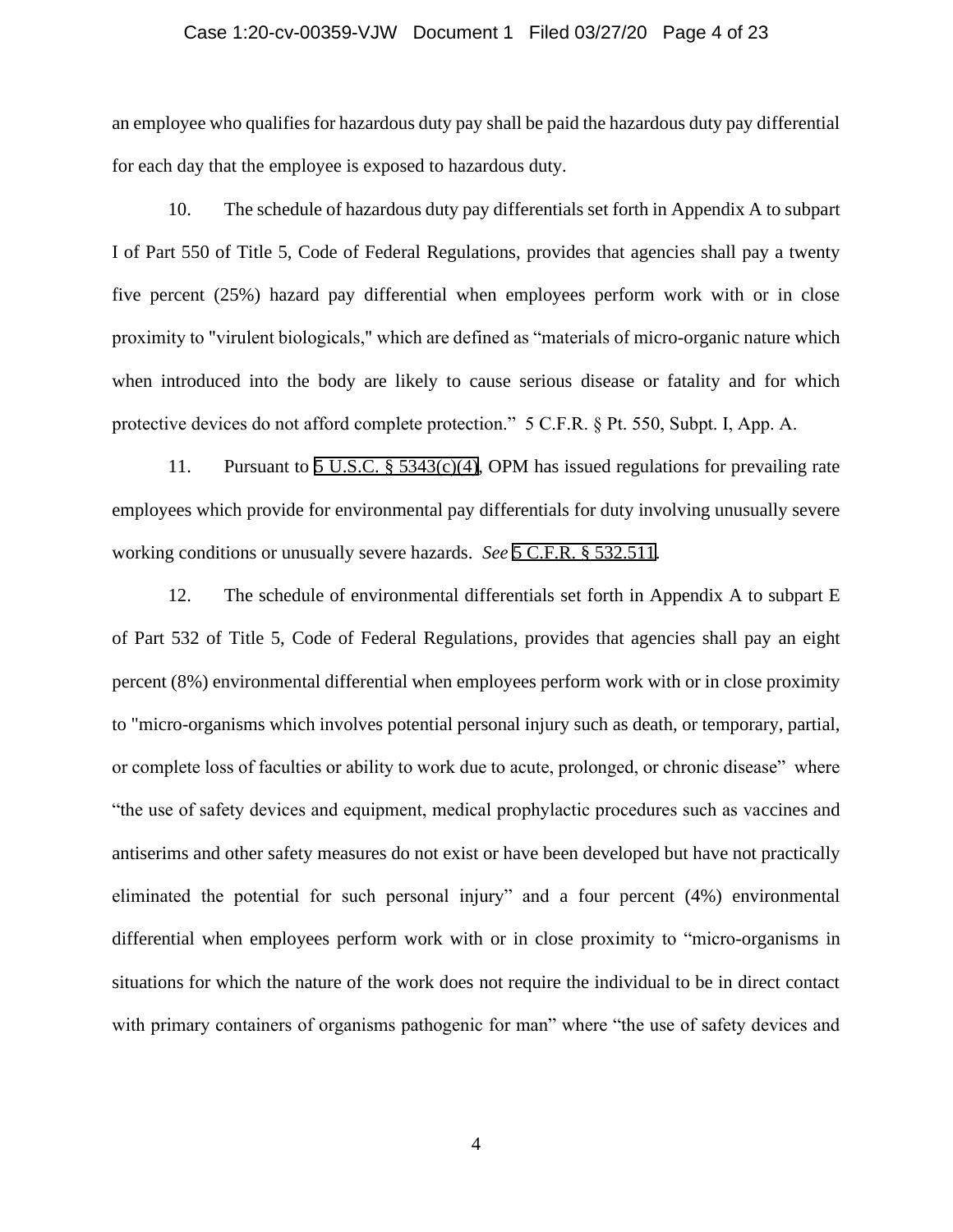# Case 1:20-cv-00359-VJW Document 1 Filed 03/27/20 Page 5 of 23

equipment and other safety measures have not practically eliminated the potential for personal injury" and 5 C.F.R. § Pt. 532, Subpt. E, App. A.

13. Since January 27, 2020 through the present and continuing and ongoing, Plaintiffs have performed work with or in close proximity to objects, surfaces, and/or individuals infected with the novel coronavirus ("COVID-19").

14. COVID-19 is a virus which when introduced into the body is likely to cause serious disease or fatality. The Centers for Disease Control and Prevention ("CDC") has determined that COVID-19 meets the definition for "severe acute respiratory syndromes" as set forth in Executive Order 13295, as amended by Executive Orders 13375 and 13674, and, therefore, is a "quarantinable communicable disease." *See* Attachment to OPM Memorandum No. 2020-05, *Coronavirus Disease 2019 (COVID-19): Additional Guidance* (March 7, 2020). COVID-19 can cause symptoms ranging from mild illness "to severe illness and death." *See* Centers for Disease Control and Prevention, Coronavirus Disease 2019 (COVID-19), Symptoms of Coronavirus, available at:<https://www.cdc.gov/coronavirus/2019-ncov/symptoms-testing/symptoms.html> (last visited March 27, 2020). More than 240,000 people worldwide, including more than 1,300 in the United States, have died from COVID-19. *See* CBS News, *Coronavirus updates: U.K. Leader Tests Positive as U.S. States Seek Help* (March 27, 2020), available at: <https://www.cbsnews.com/live-updates/coronavirus-news-latest-2020-03-27/> (last visited March 27, 2020).

15. COVID-19 is "spreading easily from person-to-person" and has been characterized as a pandemic by the World Health Organization ("WHO"). *See* Centers for Disease Control and Prevention, Coronavirus Disease 2019 (COVID-19), Situation Summary, available at: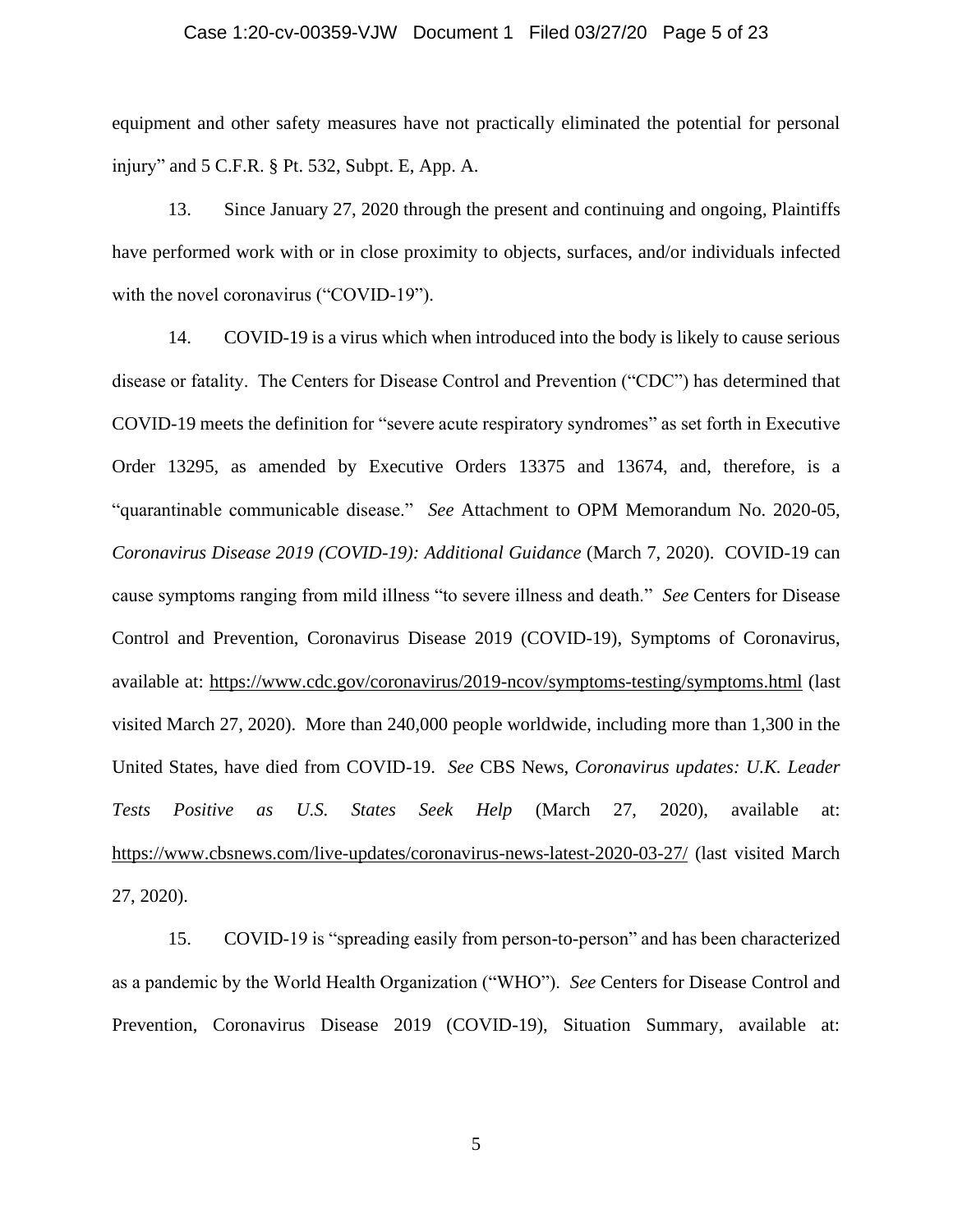## Case 1:20-cv-00359-VJW Document 1 Filed 03/27/20 Page 6 of 23

<https://www.cdc.gov/coronavirus/2019-ncov/cases-updates/summary.html#severity> (last visited March 27, 2020).

16. The virus can be spread by touching infected objects or surfaces and by breathing in areas where an infected person has coughed or exhaled. As the World Health Organization explained, "The disease can spread from person to person through small droplets from the nose or mouth which are spread when a person with COVID-19 coughs or exhales. These droplets land on objects and surfaces around the person. Other people then catch COVID-19 by touching these objects or surfaces, then touching their eyes, nose or mouth. People can also catch COVID-19 if they breathe in droplets from a person with COVID-19 who coughs out or exhales droplets." World Health Organization, Q&A on coronaviruses (COVID-19) (March 9, 2020), available at: <https://www.who.int/news-room/q-a-detail/q-a-coronaviruses> (last visited March 27, 2020).

17. According to the World Health Organization, "Studies suggest that coronaviruses (including preliminary information on the COVID-19 virus) may persist on surfaces for a few hours or up to several days. This may vary under different conditions (e.g. type of surface, temperature or humidity of the environment)." World Health Organization, Q&A on coronaviruses (COVID-19) (March 9, 2020), available at: [https://www.who.int/news-room/q-a](https://www.who.int/news-room/q-a-detail/q-a-coronaviruses)[detail/q-a-coronaviruses](https://www.who.int/news-room/q-a-detail/q-a-coronaviruses) (last visited March 27, 2020). Accordingly, contact with an infected object or surface may present a risk of transmission for "up to several days" from the time the object or surface became infected.

18. A person who is infected with COVID-19 may not present symptoms immediately. Rather, there is an "incubation period" in which a person is infected but has not begun to present symptoms. According to the World Health Organization, "Most estimates of the incubation period for COVID-19 range from 1-14 days, most commonly around five days." World Health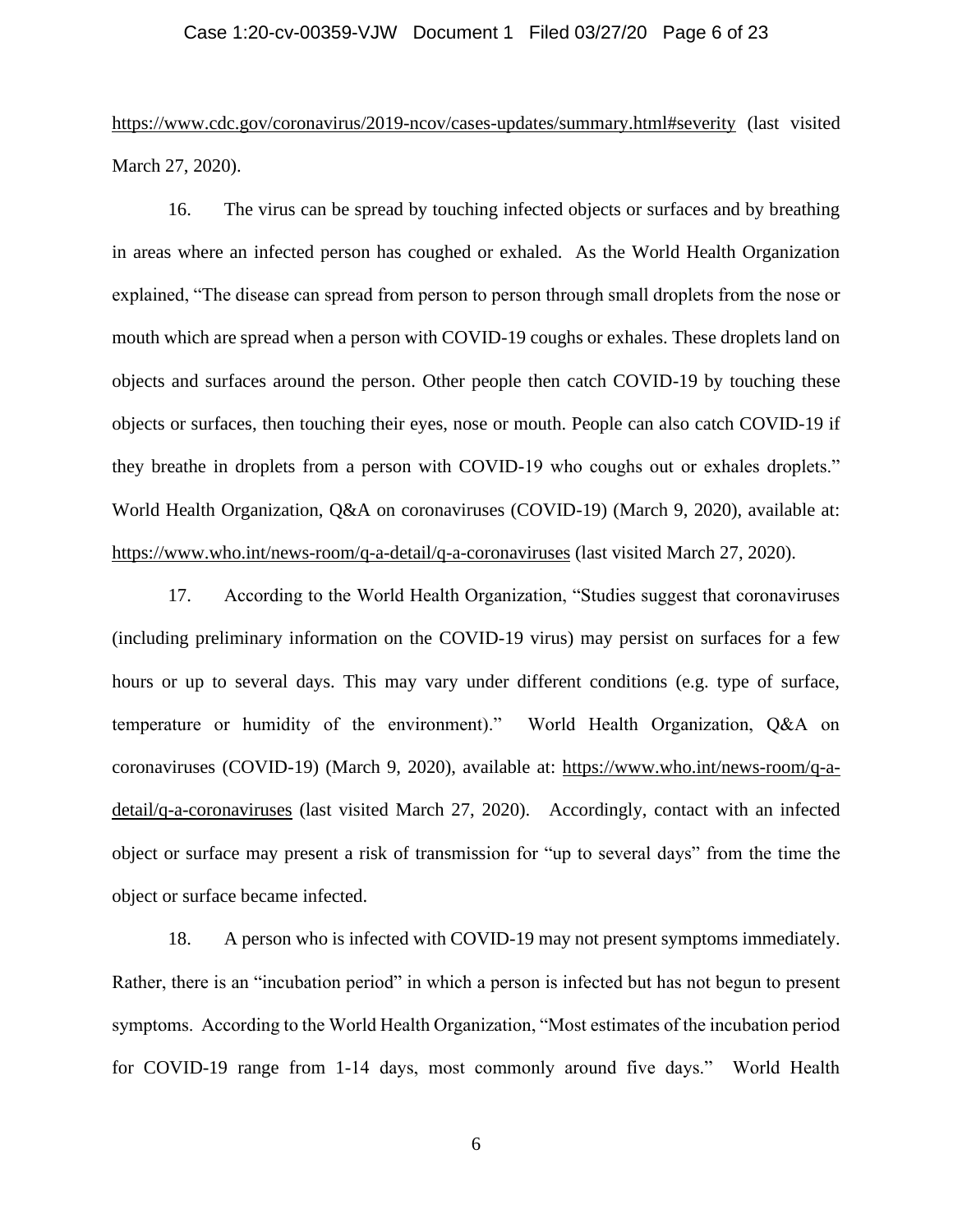# Case 1:20-cv-00359-VJW Document 1 Filed 03/27/20 Page 7 of 23

Organization, Q&A on coronaviruses (COVID-19) (March 9, 2020), available at: <https://www.who.int/news-room/q-a-detail/q-a-coronaviruses> (last visited March 27, 2020).

19. An infected individual may spread COVID-19 before he or she begins to present significant symptoms. As the World Health Organization explained, "many people with COVID-19 experience only mild symptoms. This is particularly true at the early stages of the disease. It is therefore possible to catch COVID-19 from someone who has, for example, just a mild cough and does not feel ill." World Health Organization, Q&A on coronaviruses (COVID-19) (March 9, 2020), available at:<https://www.who.int/news-room/q-a-detail/q-a-coronaviruses> (last visited March 27, 2020).

20. From January 27, 2020 through the present and continuing and ongoing, Plaintiffs and others similarly situated have performed work with or in close proximity to objects, surfaces, and/or individuals infected with COVID-19 without sufficient protective devices.

21. For example, during the week of March 2, 2020, Plaintiff Braswell performed work in close proximity to objects, surfaces, and/or individuals infected with COVID-19 when she performed work in the same facility as at least one food industry employee who was infected with COVID-19. Additionally, on March 11, 2020, Plaintiff Braswell performed work in close proximity to objects, surfaces, and/or individuals infected with COVID-19 when she monitored the work of a food industry employee who was later determined to be infected with COVID-19. Plaintiff Braswell was not provided, nor did she wear, any personal protective equipment on any of these occasions.

22. For example, on or about March 8, 2020, Plaintiff Phillips performed work in close proximity to objects, surfaces, and/or individuals infected with COVID-19 when he performed work in the same facility with an individual(s) infected with COVID-19 and even performed a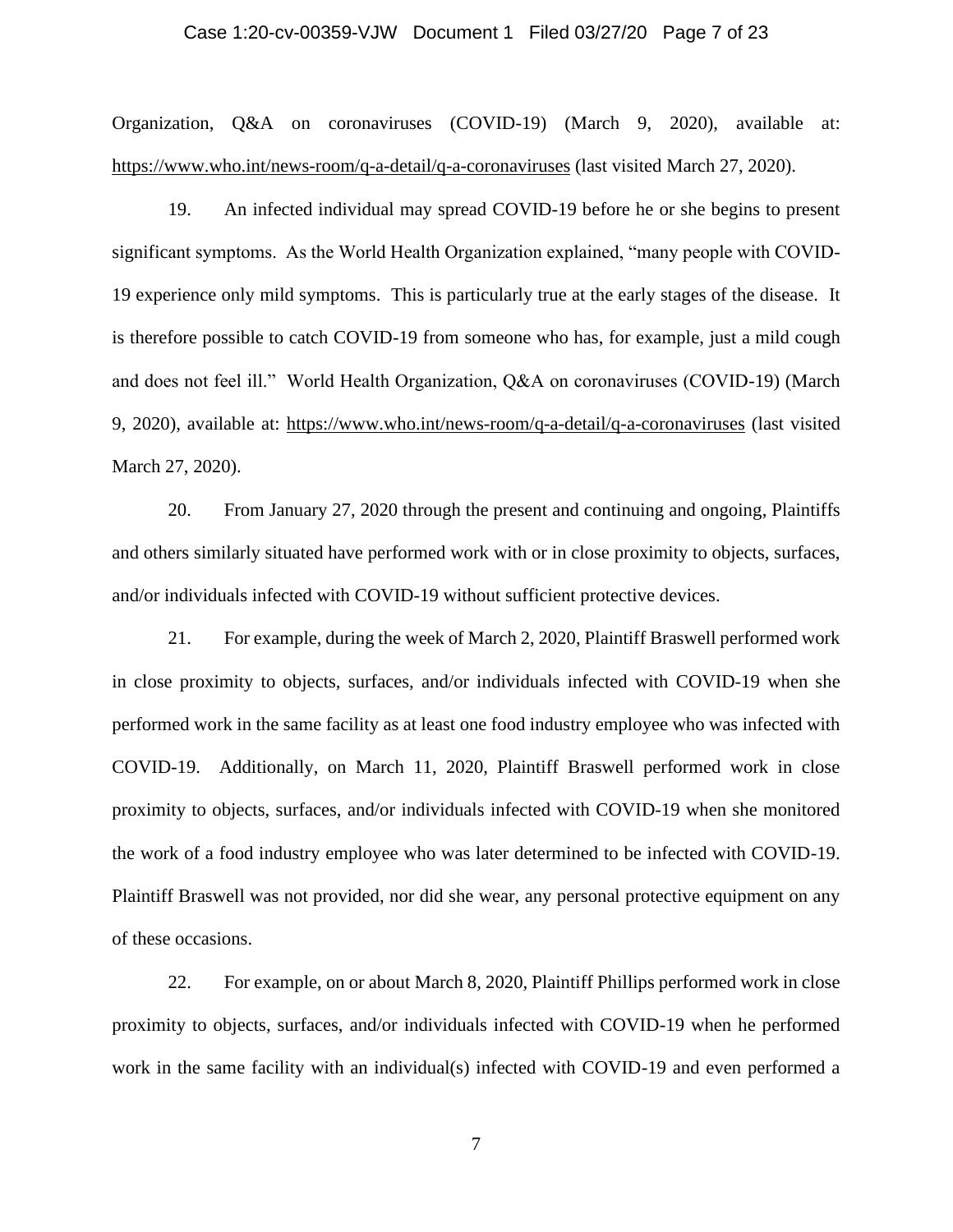## Case 1:20-cv-00359-VJW Document 1 Filed 03/27/20 Page 8 of 23

procedure on a patient infected with COVID-19. Mr. Phillips was not apprised of the patient's condition prior to performing the procedure on him. With the exception of gloves, Plaintiff Phillips was not provided, nor did he wear, any personal protective equipment.

23. For example, during March 2020, Plaintiffs Carrier, Guice, and Melder performed work in close proximity to objects, surfaces, and/or individuals infected with COVID-19 when they performed work inside the same federal prison as inmates and other staff infected with COVID-19. In addition to working in the same institution with individuals infected with COVID-19, up through March 20, 2020, Plaintiffs Carrier and Guice performed work in close proximity to objects, surfaces, and/or individuals infected with COVID-19 when they supervised inmates on their work details who were infected with COVID-19. Indeed, on or about March 19, 2020, Plaintiff Melder performed work in close proximity to objects, surfaces, and/or individuals infected with COVID-19 when he transported an inmate infected with COVID-19 and provided correctional supervision of the inmate at the hospital. With the exception of gloves that Plaintiff Melder wore on or about March 19, 2020 and the limited personal protective gear the outside hospital personnel provided to him after he had spent a significant amount of time with the inmate, Plaintiffs Carrier, Guice, Melder, Braswell were not provided, nor did they wear, any personal protective equipment on any of these occasions.

24. Exposure to objects, surfaces, and/or individuals infected with COVID-19 was not taken into account in the classification of Plaintiffs' positions.

25. As a result of plaintiffs' performance of their official duties in close proximity to objects, surfaces, and/or individuals infected with COVID-19, the plaintiffs have been exposed to "virulent biologicals" within the meaning of subpart I of Part 550 of Title 5, Code of Federal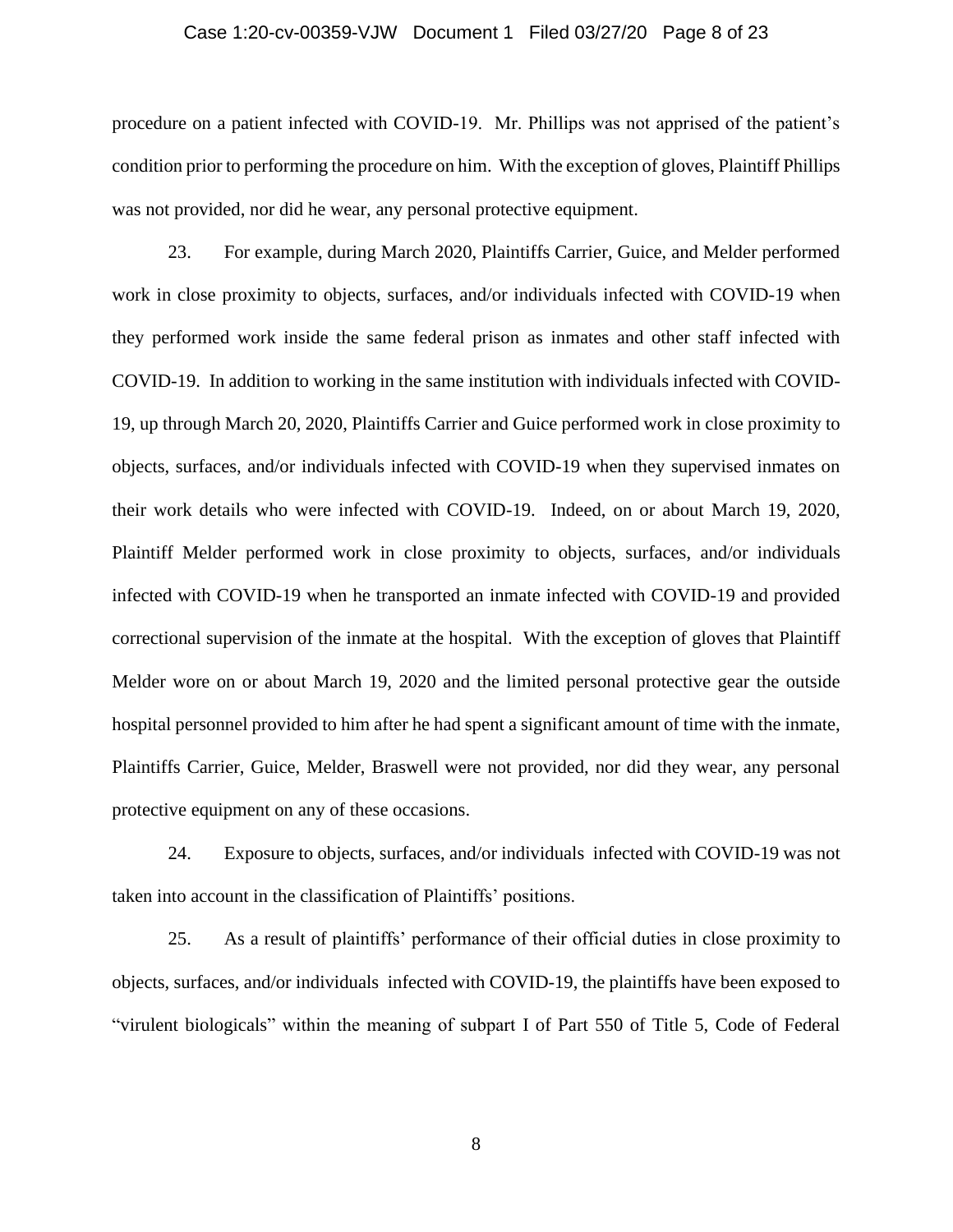## Case 1:20-cv-00359-VJW Document 1 Filed 03/27/20 Page 9 of 23

Regulations and hazardous micro-organisms within the meaning of subpart E of Part 532 of Title 5, Code of Federal Regulations.

26. Defendant has not compensated plaintiffs with hazardous duty pay differential for exposure to virulent biologicals as set forth in Appendix A to subpart I of Part 550 of Title 5, Code of Federal Regulations or the environmental differential for exposure to hazardous microorganisms set forth in Appendix A to subpart E of Part 532 of Title 5, Code of Federal Regulations.

27. Accordingly, since January 27, 2020, and continuing to date, the defendant has failed to provide hazardous duty and environmental differential pay to the plaintiffs when they work with or in close proximity to objects, surfaces, and/or individuals infected with COVID-19 as required by [5 U.S.C. § 5545\(d\)](https://www.westlaw.com/Link/Document/FullText?rs=USCLink&vr=3.0&findType=Y&cite=5%2Bu%2Es%2Ec%2E%2B%2B5545&clientid=USCourts) and [5](https://www.westlaw.com/Link/Document/FullText?rs=USCLink&vr=3.0&findType=Y&cite=5%2Bu%2Es%2Ec%2E%2B5&clientid=USCourts) [U.S.C. § 5343\(c\)\(4\)](https://www.westlaw.com/Link/Document/FullText?rs=USCLink&vr=3.0&findType=Y&cite=5%2Bu%2Es%2Ec%2E%2B%2B5343&clientid=USCourts).

## **CLASS ACTION ALLEGATIONS**

28. Plaintiffs incorporate all preceding paragraphs as if fully stated herein.

29. Plaintiffs Brenda Braswell, Jerrod Carrier, George Guice, Jason Phillips, and

Aubrey Melder bring this class action pursuant to [Fed. R. Civ. P. 23\(a\)](https://www.westlaw.com/Link/Document/FullText?rs=USCLink&vr=3.0&findType=Y&cite=FRCP+23%28a%29&clientid=USCourts) and (b) on behalf of the

following class (hereinafter "Hazardous Duty Class"):

All federal employees who from January 27, 2020 through the present and continuing and ongoing performed work with or in close proximity to objects, surfaces, and/or individuals infected with the novel coronavirus ("COVID-19") without sufficient protective devices and were not paid the hazardous duty pay differential for exposure to virulent biologicals set forth in Appendix A to subpart I of Part 550 of Title 5, Code of Federal Regulations, or the environmental differential for exposure to hazardous microorganisms set forth in in Appendix A to subpart E of Part 532 of Title 5, Code of Federal Regulations.

30. Plaintiffs Brenda Braswell, Jerrod Carrier, George Guice, Jason Phillips, and Aubrey Melder are members of the Hazardous Duty Class they seek to represent.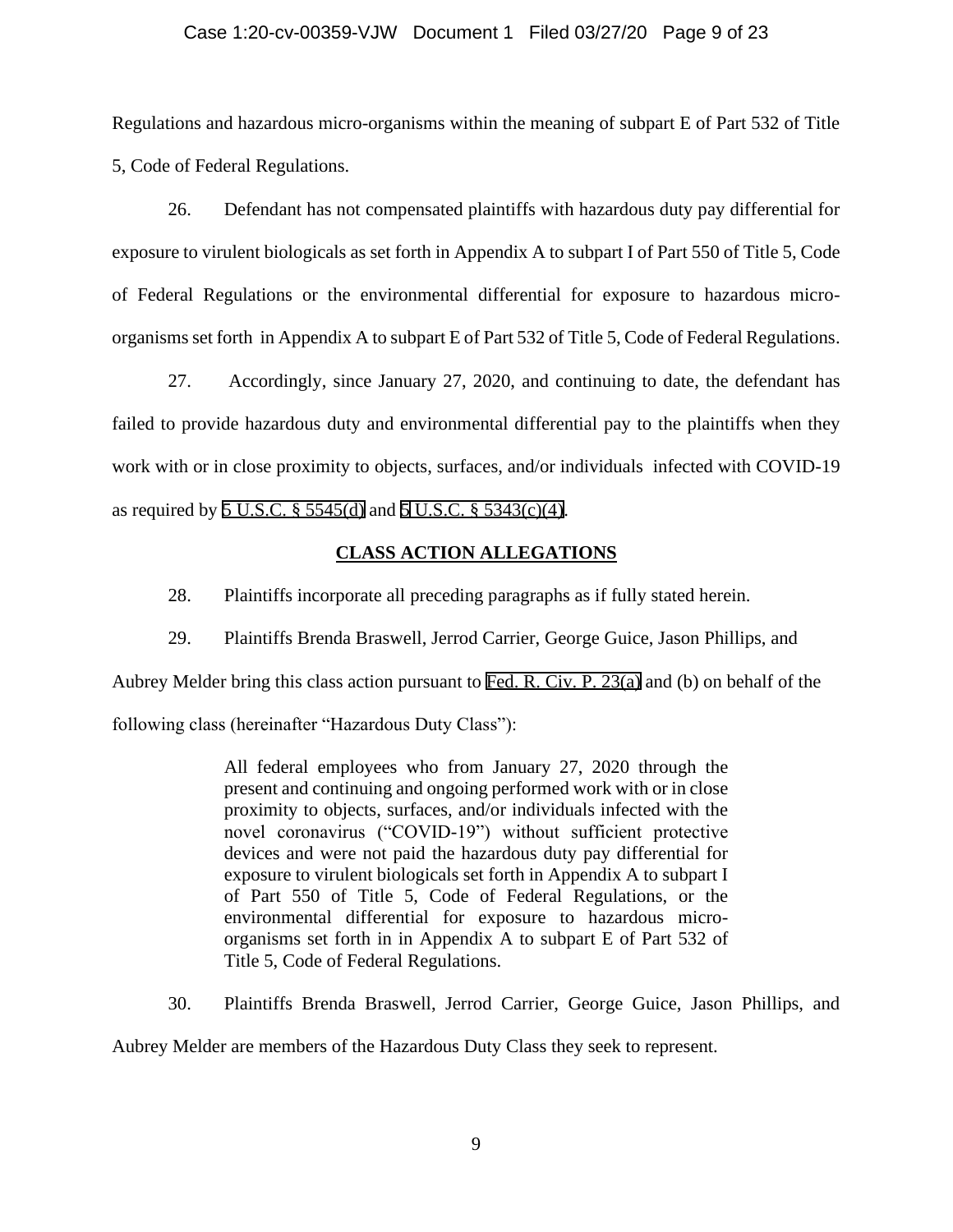### Case 1:20-cv-00359-VJW Document 1 Filed 03/27/20 Page 10 of 23

31. The proposed members of the Hazardous Duty Class identified herein are so numerous that joinder of all members is impracticable. Only the Defendant's own records will reveal the actual number of federal employees who have performed and continue to perform work with or in close proximity to objects, surfaces, and/or individuals infected with COVID-19 without sufficient protective devices and were not paid the hazardous duty pay differential for exposure to virulent biologicals set forth in Appendix A to subpart I of Part 550 of Title 5, Code of Federal Regulations or the environmental differential for exposure to hazardous micro-organisms set forth in in Appendix A to subpart E of Part 532 of Title 5, Code of Federal Regulations. However, Plaintiffs are informed and believe that the proposed class may include over one hundred thousand federal employees.

32. Questions of law and fact are common to the Hazardous Duty Class, and these questions predominate over any questions that may affect only individual class members. Questions of law and fact that are common to all members of the Hazardous Duty Class include: (1) whether the class member performed work with or in close proximity to objects, surfaces, and/or individuals infected with COVID-19; (2) whether the class member performed such work without sufficient protective devices; (3) whether exposure to COVID-19 has been taken into account in the classification of his or her position; and (4) whether the class member was paid the hazardous duty pay differential for exposure to virulent biologicals or the environmental differential for exposure to hazardous micro-organisms for each day that they performed such work.

33. The claims of Plaintiffs Brenda Braswell, Jerrod Carrier, George Guice, Jason Phillips, and Aubrey Melder are typical of the claims of the Hazardous Duty Class. Specifically, like all members of the class, Plaintiffs performed work with or in close proximity to objects,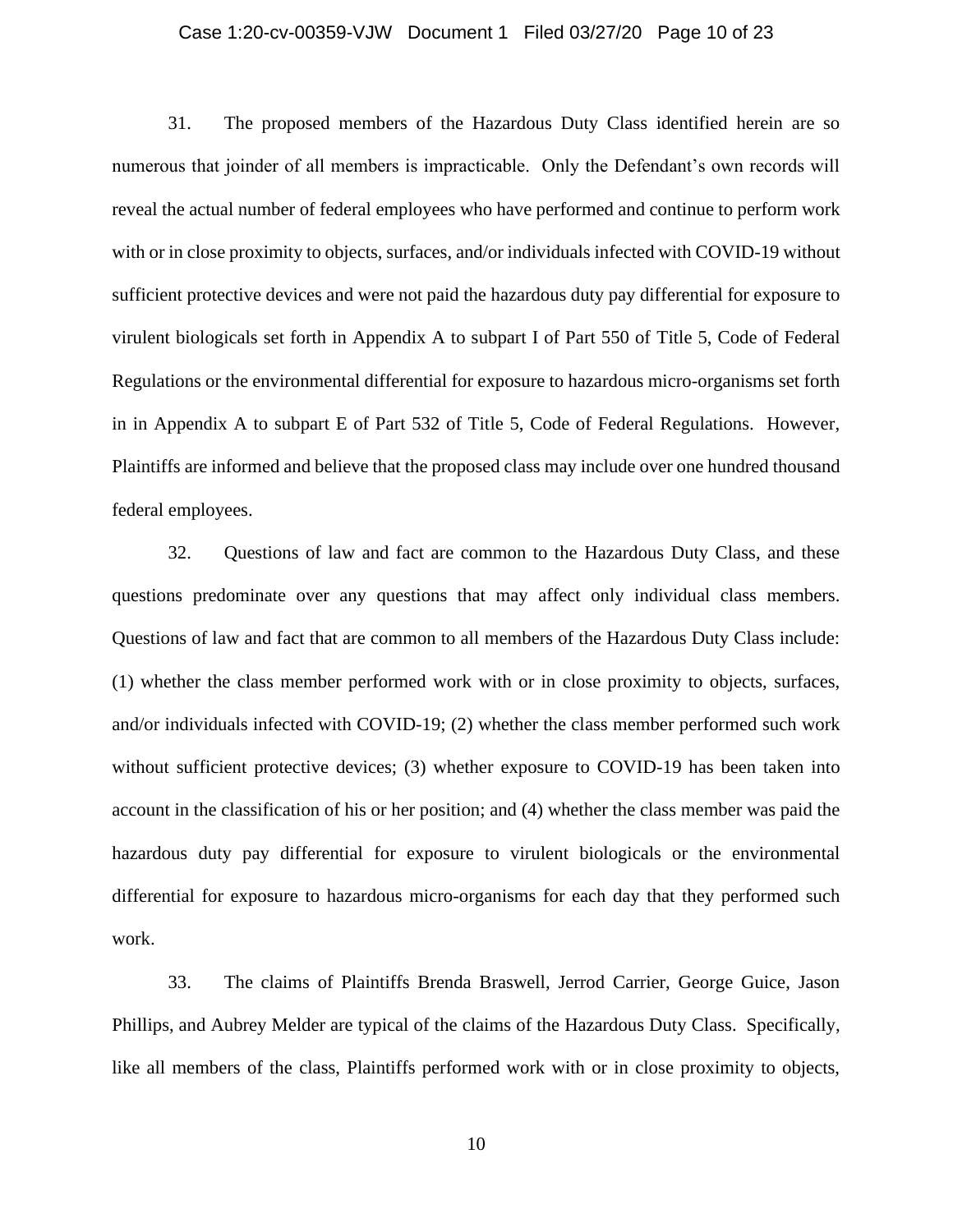### Case 1:20-cv-00359-VJW Document 1 Filed 03/27/20 Page 11 of 23

surfaces, and/or individuals infected with COVID-19 without sufficient protective devices; Plaintiffs were not paid the hazardous duty pay differential for exposure to virulent biologicals set forth in Appendix A to subpart I of Part 550 of Title 5, Code of Federal Regulations or the environmental differential for exposure to hazardous micro-organisms set forth in in Appendix A to subpart E of Part 532 of Title 5, Code of Federal Regulations; and their claims rest on proof and legal theories common to all proposed class members.

34. Plaintiffs Brenda Braswell, Jerrod Carrier, George Guice, Jason Phillips, and Aubrey Melder as Representative Plaintiffs, will fairly and adequately represent and protect the interests of the members of the Hazardous Duty Class because: (1) they are willing and able to represent the proposed class and have every incentive to pursue this action to a successful conclusion; (2) their interests are not antagonistic to those of the other class members; and (3) they are represented by counsel experienced in litigating class actions involving federal employees.

35. Class certification is appropriate pursuant to [Fed. R. Civ. P. 23\(b\)\(2\)](https://www.westlaw.com/Link/Document/FullText?rs=USCLink&vr=3.0&findType=Y&cite=FRCP+23%28b%29%282%29&clientid=USCourts) because the Defendant has acted or refused to act on grounds that apply generally to the class, so that final injunctive relief or corresponding declaratory relief is appropriate respecting the class as a whole. Specifically, the Defendant has and continues to require members of the Hazardous Duty Class to perform work with or in close proximity to objects, surfaces, and/or individuals infected with COVID-19 without sufficient protective devices and the Defendant has failed, and continues to fail to pay members of the Hazardous Duty Class the twenty five percent (25%) hazardous duty pay differential set forth in Appendix A to subpart I of Part 550 of Title 5, Code of Federal Regulations or the environmental differential for exposure to hazardous micro-organisms set forth in in Appendix A to subpart E of Part 532 of Title 5, Code of Federal Regulations for each day.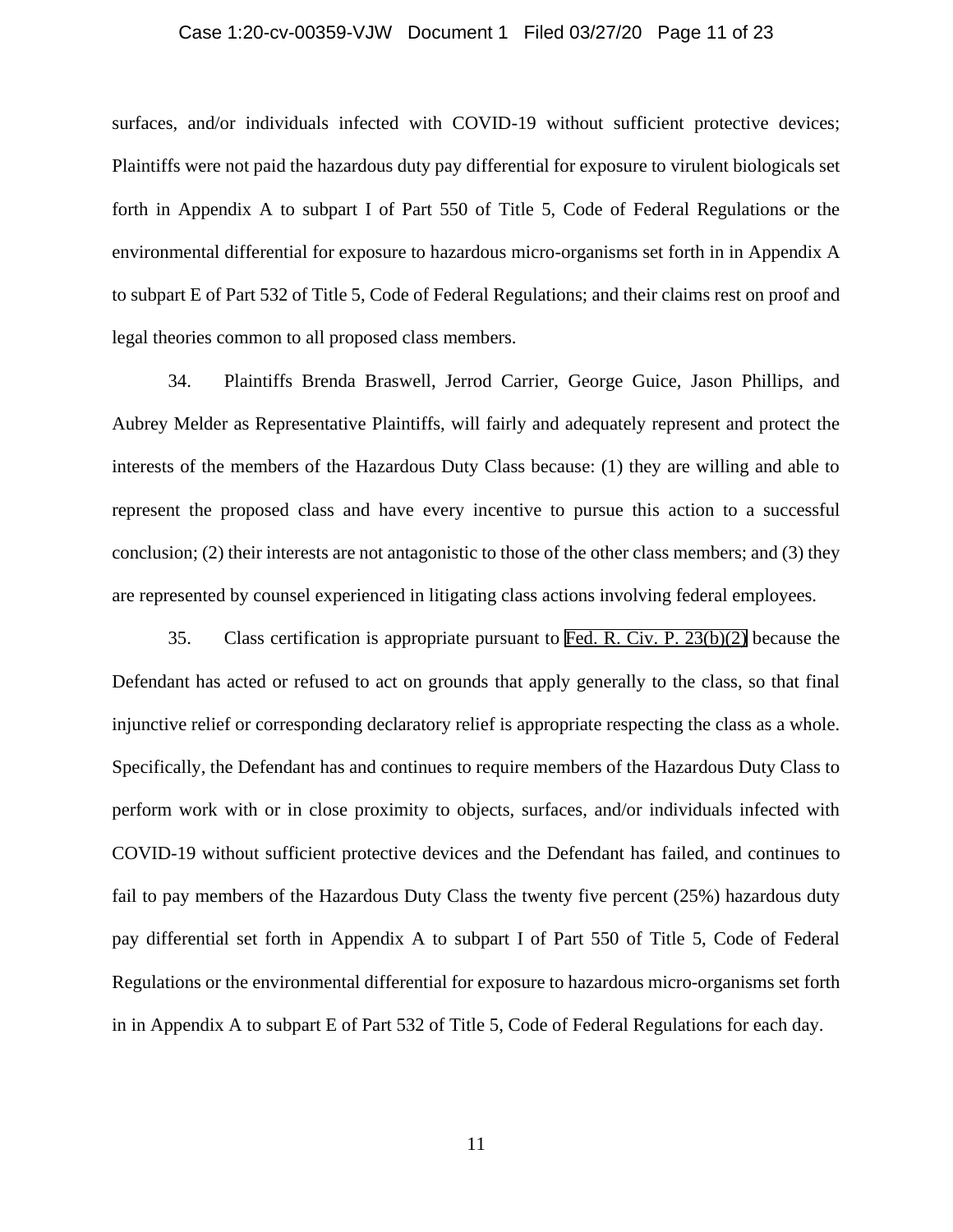### Case 1:20-cv-00359-VJW Document 1 Filed 03/27/20 Page 12 of 23

36. Class certification is appropriate pursuant to [Fed. R. Civ. P. 23\(b\)\(3\)](https://www.westlaw.com/Link/Document/FullText?rs=USCLink&vr=3.0&findType=Y&cite=FRCP+23%28b%29%283%29&clientid=USCourts) because common questions of fact and law predominate over any questions affecting only individual members of the Hazardous Duty Class, and because a class action is superior to other available methods for the fair and efficient adjudication of this litigation. The class members have been damaged and are entitled to recovery as a result of the Defendant's common practice of failing to compensate Plaintiffs correctly as a result of their performance of work with or in close proximity to objects, surfaces, and/or individuals infected with COVID-19 without sufficient protective devices. Requiring each class member to pursue his or her claim individually would result in needless duplication of proof and would waste the resources of both the parties and the courts. Finally, monetary relief would be easily calculable for the financial injuries suffered by members of the Hazardous Duty Class, consisting of a twenty five percent (25%) hazard pay differential for each day they performed work with or in close proximity to objects, surfaces, and/or individuals infected with COVID-19 covered by [5 U.S.C. § 5545\(d\)](https://www.westlaw.com/Link/Document/FullText?rs=USCLink&vr=3.0&findType=Y&cite=5%2Bu%2Es%2Ec%2E%2B%2B5545&clientid=USCourts), and a eight or four percent environmental differential for employees covered by 5 U.S.C.  $\S$  5343(c)(4).

#### **CLAIMS**

#### **COUNT ONE – Hazard Pay**

37. Plaintiffs incorporate all preceding paragraphs as if fully stated herein.

38. [5 U.S.C. § 5545\(d\)](https://www.westlaw.com/Link/Document/FullText?rs=USCLink&vr=3.0&findType=Y&cite=5%2Bu%2Es%2Ec%2E%2B%2B5545&clientid=USCourts) provides that the United States Office of Personnel Management ("OPM") shall establish a schedule of pay differentials for duty involving unusual physical hardship or hazard.

39. Pursuant to [5 U.S.C. § 5545\(d\)](https://www.westlaw.com/Link/Document/FullText?rs=USCLink&vr=3.0&findType=Y&cite=5%2Bu%2Es%2Ec%2E%2B%2B5545&clientid=USCourts), OPM has issued regulations at [5 C.F.R. §§ 550.901-](https://www.westlaw.com/Link/Document/FullText?rs=USCLink&vr=3.0&findType=Y&cite=5%2Bc%2Ef%2Er%2E%2B%2B550%2E901-%2B%2B550%2E907&clientid=USCourts) [550.907](https://www.westlaw.com/Link/Document/FullText?rs=USCLink&vr=3.0&findType=Y&cite=5%2Bc%2Ef%2Er%2E%2B%2B550%2E901-%2B%2B550%2E907&clientid=USCourts) regarding hazardous duty pay differentials. These regulations establish a schedule of hazardous duty pay differentials and provide that an employee who qualifies for hazardous duty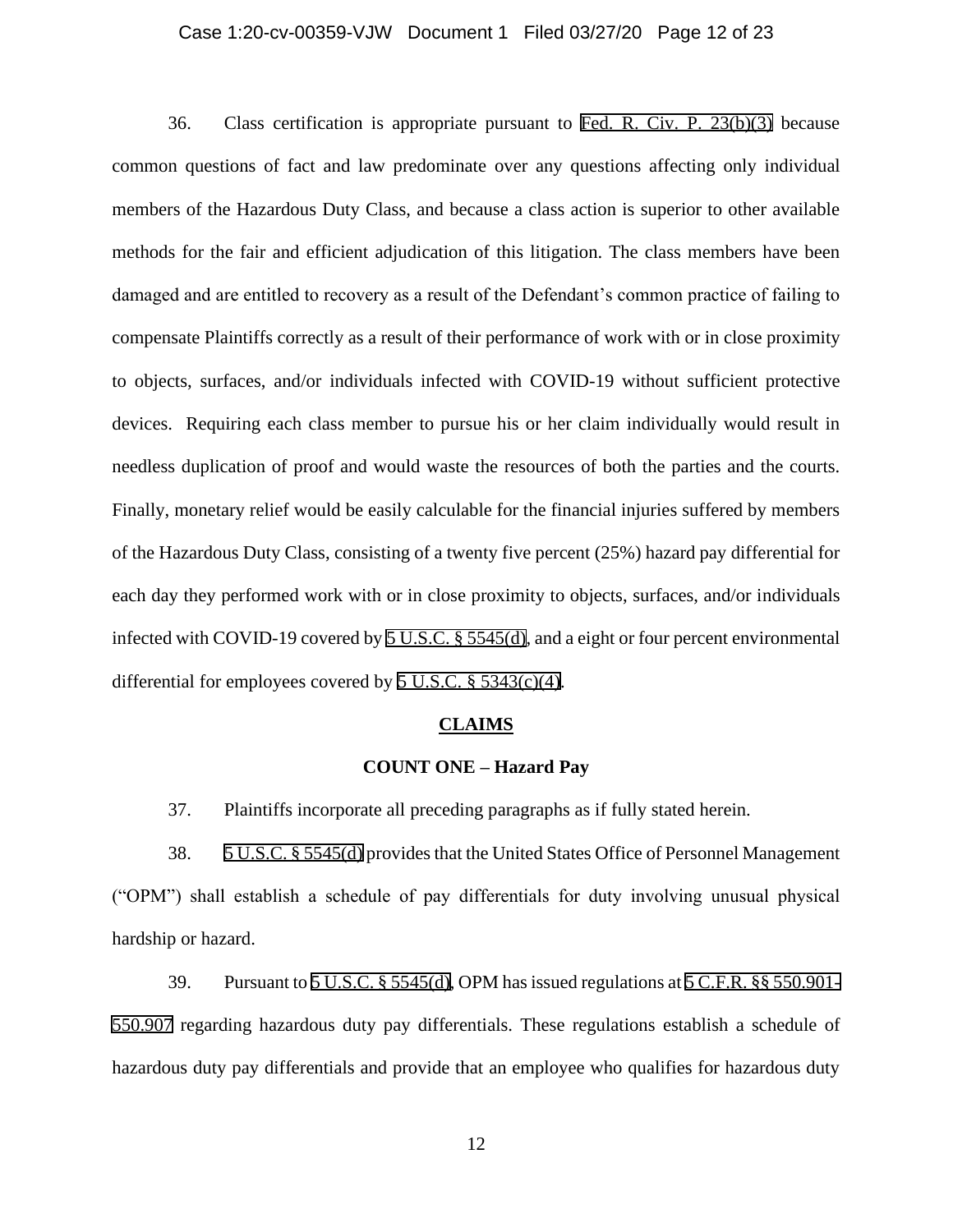### Case 1:20-cv-00359-VJW Document 1 Filed 03/27/20 Page 13 of 23

pay shall be paid the hazardous duty pay differential for each day that the employee is exposed to the hazard.

40. The schedule of hazardous duty pay differentials is contained in Appendix A to subpart I of Part 550 of Title 5, Code of Federal Regulations. *See* [5 C.F.R. § 550.903](https://www.westlaw.com/Link/Document/FullText?rs=USCLink&vr=3.0&findType=Y&cite=5%2Bc%2Ef%2Er%2E%2B%2B550%2E903&clientid=USCourts).

41. Pursuant to [5 C.F.R. §](https://www.westlaw.com/Link/Document/FullText?rs=USCLink&vr=3.0&findType=Y&cite=5%2Bc%2Ef%2Er%2E%2B%2B550%2E904&clientid=USCourts) 550.904, federal agencies "shall pay the hazard pay differential listed in appendix A of this subpart to an employee who is assigned to and performs any duty specified in appendix A of this subpart" unless "the hazardous duty or physical hardship has been taken into account in the classification of his or her position.]"

42. When an employee performs any duty for which a hazard pay differential is authorized, the agency must pay the hazard pay differential for all hours that the employee worked on the day on which he or she performed the hazardous duty. [5 C.F.R. § 550.905](https://www.westlaw.com/Link/Document/FullText?rs=USCLink&vr=3.0&findType=Y&cite=5%2Bc%2Ef%2Er%2E%2B%2B550%2E905&clientid=USCourts).

43. The schedule of hazardous duty pay differentials set forth in Appendix A to subpart I of Part 550 of Title 5, Code of Federal Regulations, provides that agencies shall pay a twenty five percent (25%) hazard pay differential when employees perform work with or in close proximity to "virulent biologicals," which are defined as "materials of micro-organic nature which when introduced into the body are likely to cause serious disease or fatality and for which protective devices do not afford complete protection." 5 C.F.R. § Pt. 550, Subpt. I, App. A.

44. COVID-19 is a virus which when introduced into the body is likely to cause serious disease or fatality. The Centers for Disease Control and Prevention ("CDC") has determined that COVID-19 meets the definition for "severe acute respiratory syndromes" as set forth in Executive Order 13295, as amended by Executive Orders 13375 and 13674, and, therefore, is a "quarantinable communicable disease." *See* Attachment to OPM Memorandum No. 2020-05, *Coronavirus Disease 2019 (COVID-19): Additional Guidance* (March 7, 2020). COVID-19 can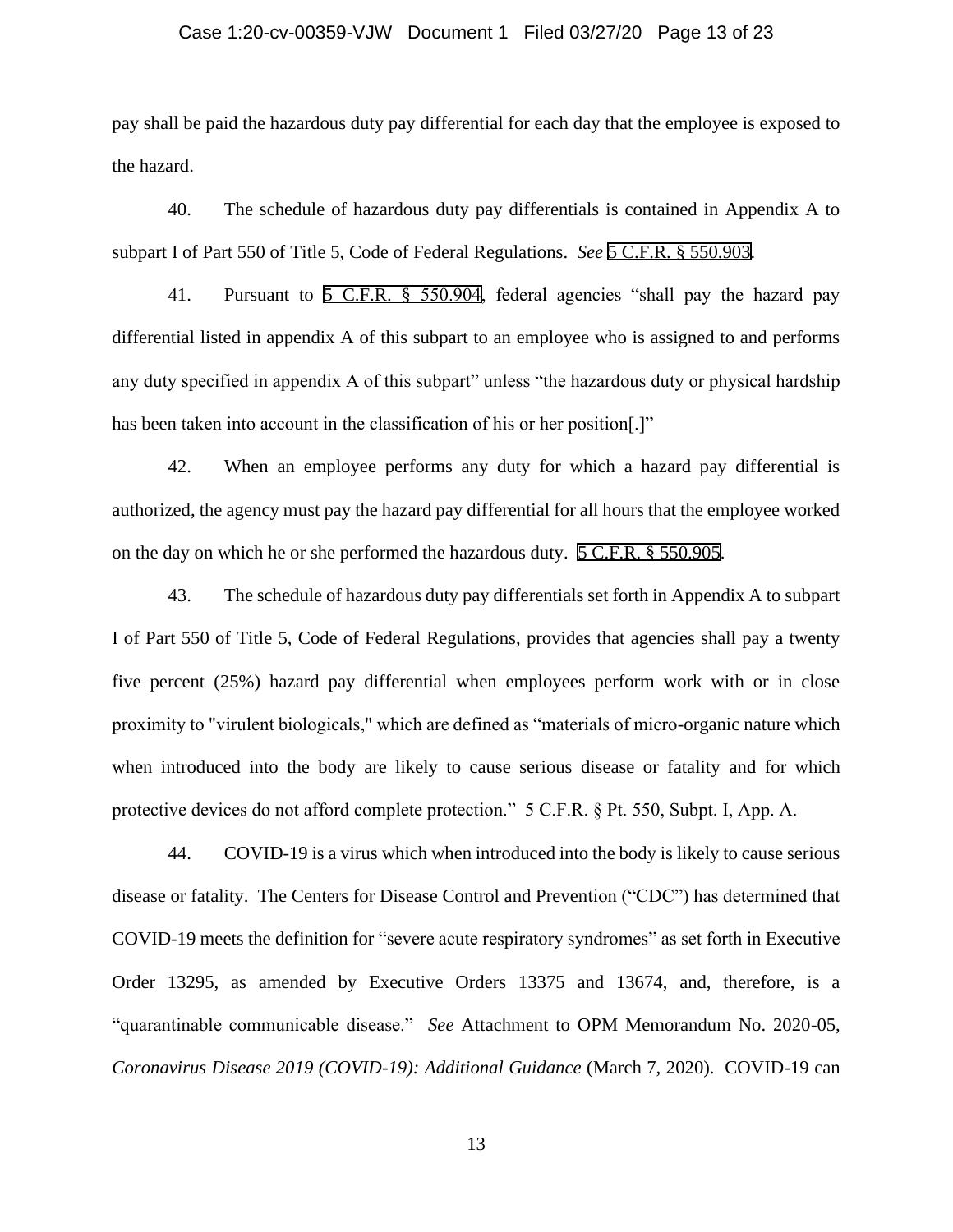### Case 1:20-cv-00359-VJW Document 1 Filed 03/27/20 Page 14 of 23

cause symptoms ranging from mild illness "to severe illness and death." *See* Centers for Disease Control and Prevention, Coronavirus Disease 2019 (COVID-19), Symptoms of Coronavirus, available at:<https://www.cdc.gov/coronavirus/2019-ncov/symptoms-testing/symptoms.html> (last visited March 27, 2020). More than 24,000 people worldwide, including more than 1,300 in the United States, have died from COVID-19. *See* CBS News, *Coronavirus updates: U.K. Leader Tests Positive as U.S. States Seek Help* (March 27, 2020), available at: https://www.cbsnews.com/live-updates/coronavirus-news-latest-2020-03-27/ (last visited March 27, 2020).

45. COVID-19 is "spreading easily from person-to-person" and has been characterized as a pandemic by the World Health Organization ("WHO"). *See* Centers for Disease Control and Prevention, Coronavirus Disease 2019 (COVID-19), Situation Summary, available at: <https://www.cdc.gov/coronavirus/2019-ncov/cases-updates/summary.html#severity> (last visited March 27, 2020).

46. The virus can spread by touching infected objects or surfaces and by breathing in areas where an infected person has coughed or exhaled. As the World Health Organization explained, "The disease can spread from person to person through small droplets from the nose or mouth which are spread when a person with COVID-19 coughs or exhales. These droplets land on objects and surfaces around the person. Other people then catch COVID-19 by touching these objects or surfaces, then touching their eyes, nose or mouth. People can also catch COVID-19 if they breathe in droplets from a person with COVID-19 who coughs out or exhales droplets." World Health Organization, Q&A on coronaviruses (COVID-19) (March 9, 2020), available at: <https://www.who.int/news-room/q-a-detail/q-a-coronaviruses> (last visited March 27, 2020).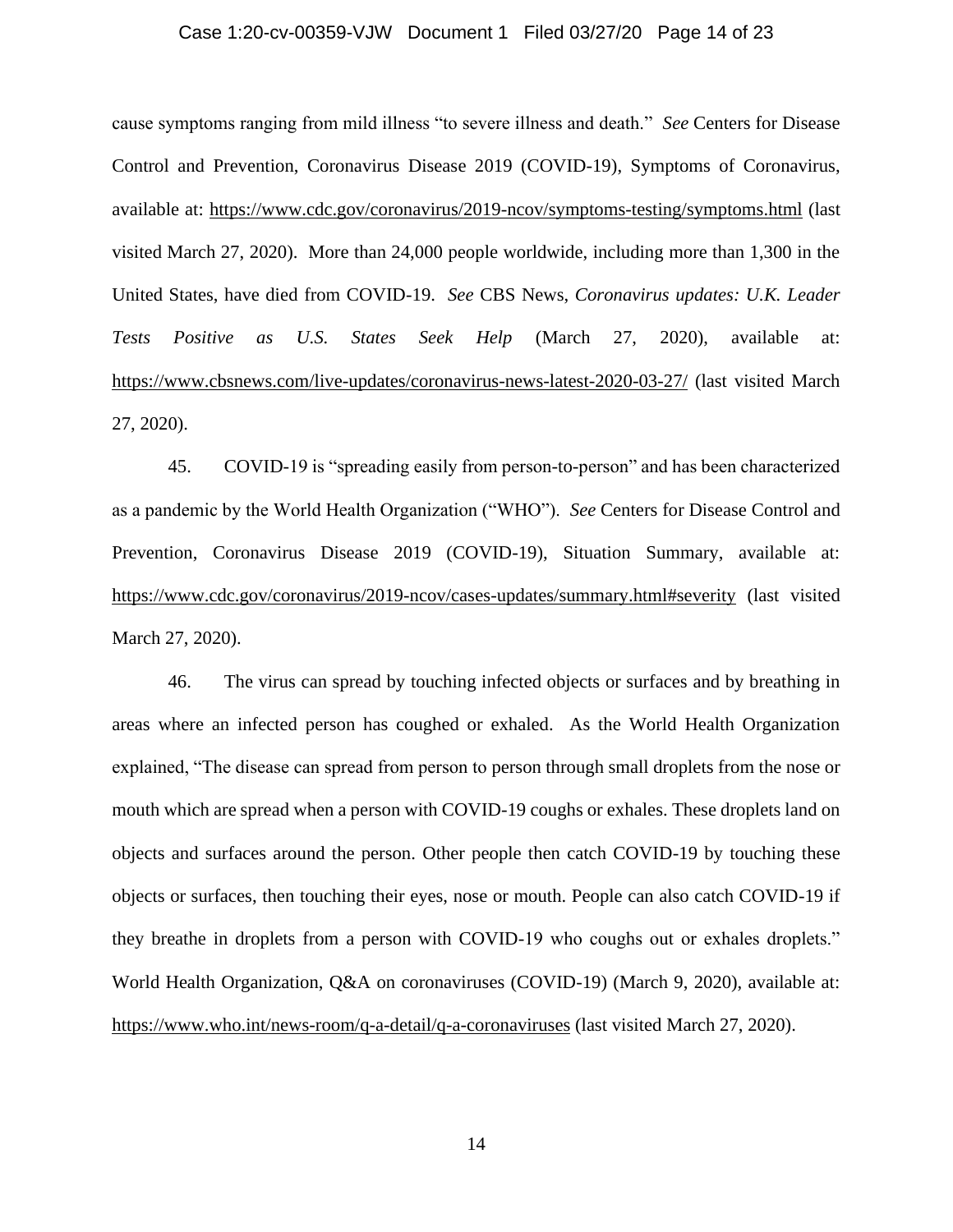### Case 1:20-cv-00359-VJW Document 1 Filed 03/27/20 Page 15 of 23

47. A person who is infected with COVID-19 will not present symptoms immediately. Rather, there is an "incubation period" in which a person is infected but has not begun to present symptoms. According to the World Health Organization, "Most estimates of the incubation period for COVID-19 range from 1-14 days, most commonly around five days." World Health Organization, Q&A on coronaviruses (COVID-19) (March 9, 2020), available at: <https://www.who.int/news-room/q-a-detail/q-a-coronaviruses> (last visited March 27, 2020). This means that a person who is infected with COVID-19 may carry the disease for several days before he or she begins to present symptoms.

48. An infected individual may spread the virus before he or she begins to present significant symptoms that may cause the infected person to be tested. As the World Health Organization explained, "many people with COVID-19 experience only mild symptoms. This is particularly true at the early stages of the disease. It is therefore possible to catch COVID-19 from someone who has, for example, just a mild cough and does not feel ill." World Health Organization, Q&A on coronaviruses (COVID-19) (March 9, 2020), available at: <https://www.who.int/news-room/q-a-detail/q-a-coronaviruses> (last visited March 27, 2020).

49. According to the World Health Organization, "Studies suggest that coronaviruses (including preliminary information on the COVID-19 virus) may persist on surfaces for a few hours or up to several days. This may vary under different conditions (e.g. type of surface, temperature or humidity of the environment)." World Health Organization, Q&A on coronaviruses (COVID-19) (March 9, 2020), available at: [https://www.who.int/news-room/q-a](https://www.who.int/news-room/q-a-detail/q-a-coronaviruses)[detail/q-a-coronaviruses](https://www.who.int/news-room/q-a-detail/q-a-coronaviruses) (last visited March 27, 2020). This means that contact with an infected object or surface presents a risk of transmission for "up to several days" from the time the object or surface became infected.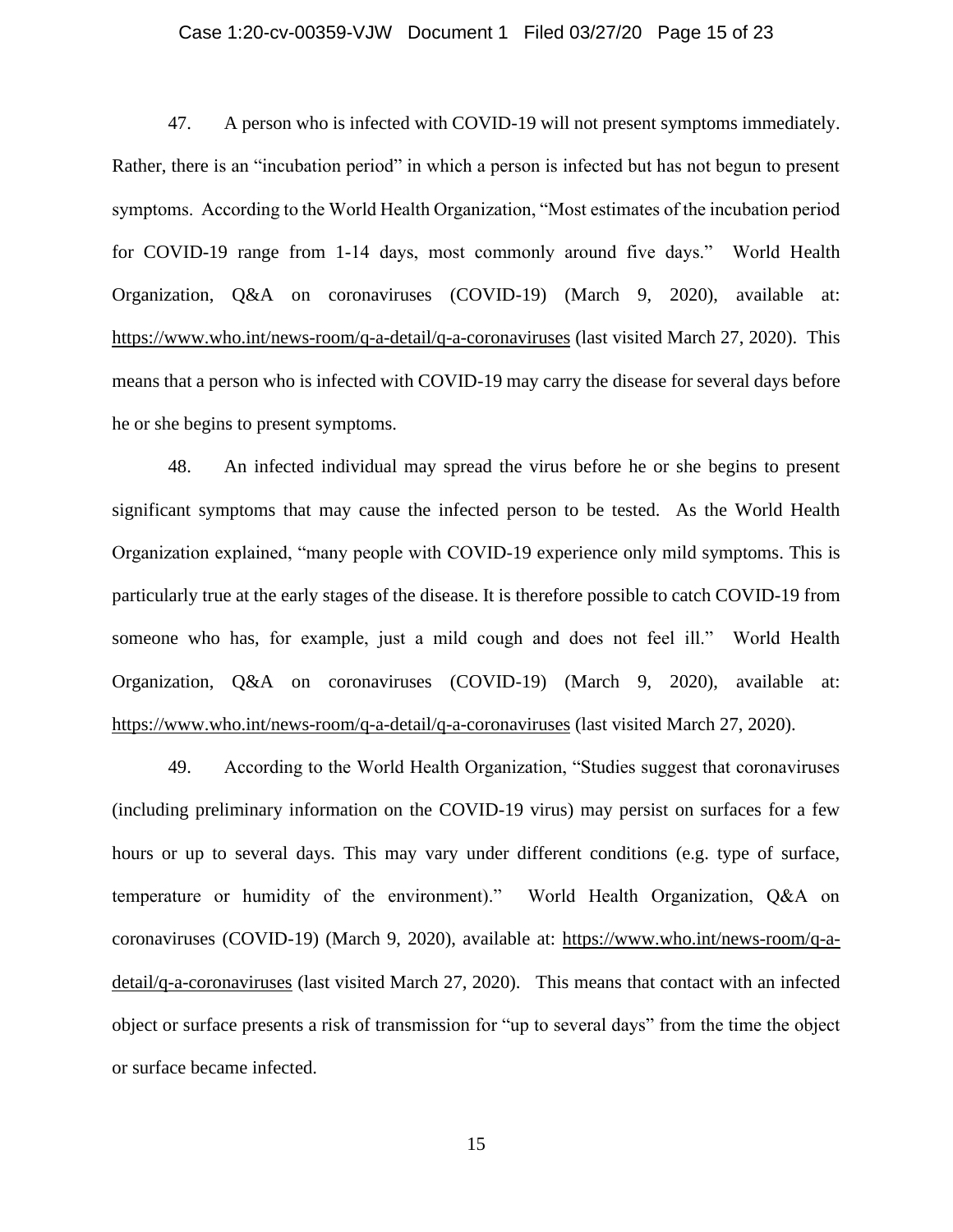### Case 1:20-cv-00359-VJW Document 1 Filed 03/27/20 Page 16 of 23

50. From January 27, 2020 through the present and continuing and ongoing, Plaintiffs Brenda Braswell, Jason Phillips, Aubrey Melder and others similarly situated have performed work with or in close proximity to objects, surfaces, and/or individuals infected with COVID-19 without sufficient protective devices.

51. Exposure to COVID-19 was not taken into account in the classification of Plaintiffs' positions.

52. Defendant has failed, and continues to fail to pay plaintiffs the twenty five percent (25%) hazardous duty pay differential for each day that the plaintiffs have been exposed to COVID-19 through the performance of their official duties without sufficient protective devices.

53. By failing to pay plaintiffs a twenty five percent (25%) pay differential on these occasions, and continuing to fail and refuse to pay plaintiffs for this hazardous duty, the Defendant has violated, and is continuing to violate, the provisions of Title 5 relating to hazardous duty pay at [5 U.S.C. § 5545\(d\).](https://www.westlaw.com/Link/Document/FullText?rs=USCLink&vr=3.0&findType=Y&cite=5%2Bu%2Es%2Ec%2E%2B%2B5545&clientid=USCourts)

54. As a consequence of defendant's failure to pay the plaintiffs hazardous duty pay, the plaintiffs have been unlawfully deprived of hazardous duty pay and other relief.

55. As a result of the defendant's willful and purposeful violations of Title 5, there has become due and owing to each of the plaintiffs various amounts which have not yet been precisely determined. The employment and work records for each plaintiff are in the possession, custody and control of the Defendant and the Plaintiffs are unable to state at this time the exact amounts owing to each of them. Defendant is under a duty imposed by the Government Accounting Office retention schedule, the FLSA (29 U.S.C.  $\S$  211(c)) and various statutory and regulatory provisions to maintain and preserve payroll and other employment records with respect to plaintiffs and other employees similarly situated from which the amounts of defendant's liability can be ascertained.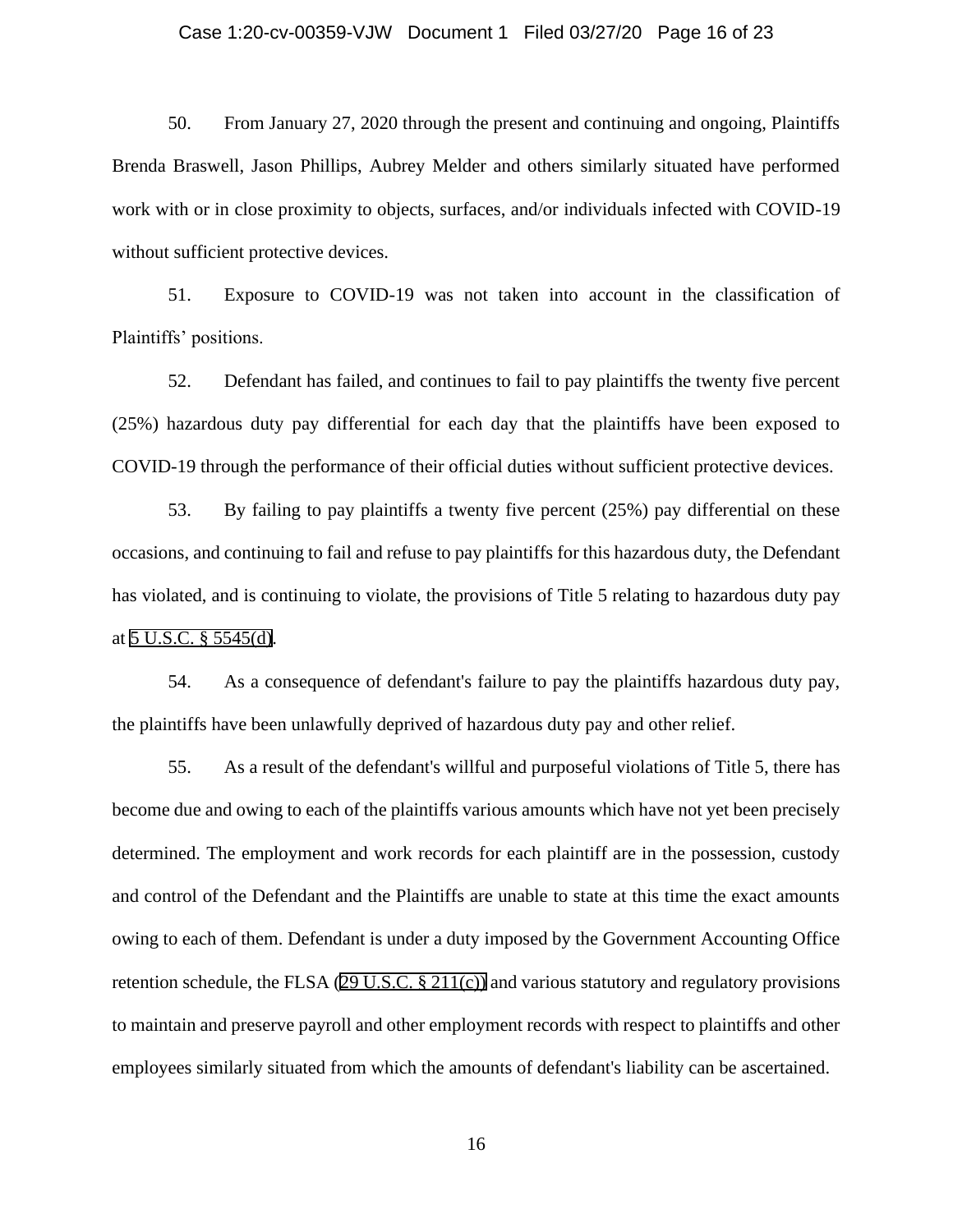### **COUNT TWO – Environmental Differential Pay**

56. Plaintiffs incorporate all preceding paragraphs as if fully stated herein.

57. Pursuant to 5 U.S.C.  $\S$  5343(c)(4), OPM has issued regulations regarding wage schedules and rates for prevailing rate employees which provide for environmental pay differentials for duty involving unusually severe working conditions or unusually severe hazards. *See* [5 C.F.R. § 532.511](https://www.westlaw.com/Link/Document/FullText?rs=USCLink&vr=3.0&findType=Y&cite=5%2Bc%2Ef%2Er%2E%2B%2B532%2E511&clientid=USCourts).

58. The schedule of environmental differentials is contained in Appendix A to subpart E of Part 532 of Title 5, Code of Federal Regulations. *See* [5 C.F.R. § 532.511\(d\)](https://www.westlaw.com/Link/Document/FullText?rs=USCLink&vr=3.0&findType=Y&cite=5%2Bc%2Ef%2Er%2E%2B%2B532%2E511&clientid=USCourts).

59. The schedule of environmental differentials provides that agencies shall pay an eight percent (8%) environmental differential when employees perform work with or in close proximity to "micro-organisms which involves potential personal injury such as death, or temporary, partial, or complete loss of faculties or ability to work due to acute, prolonged, or chronic disease" in situations where "the use of safety devices and equipment, medical prophylactic procedures such as vaccines and antiserims and other safety measures do not exist or have been developed but have not practically eliminated the potential for such personal injury" or a four percent (4%) environmental differential when employees perform work with or in close proximity to "micro-organisms in situations for which the nature of the work does not require the individual to be in direct contact with primary containers of organisms pathogenic for man" where "the use of safety devices and equipment and other safety measures have not practically eliminated the potential for personal injury." 5 C.F.R. § Pt. 532, Subpt. E, App. A.

60. The regulations provide that "An employee entitled to an environmental differential shall be paid an amount equal to the percentage rate authorized by the Office of Personnel Management for the category in which the working condition or hazard falls, multiplied by the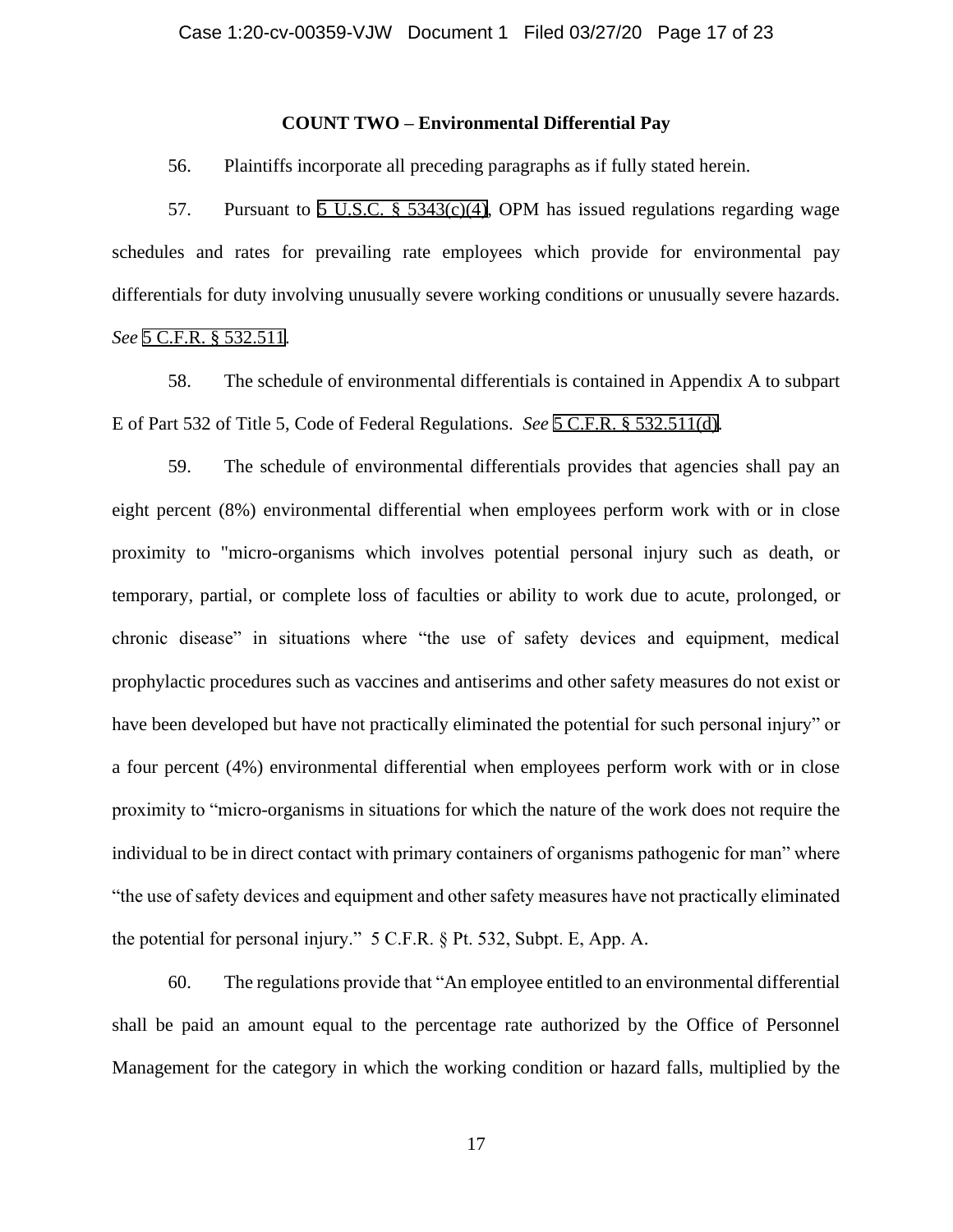### Case 1:20-cv-00359-VJW Document 1 Filed 03/27/20 Page 18 of 23

rate for the second step of WG–10 for the appropriated fund employees and NA–10 for the nonappropriated fund employees on the current regular non-supervisory wage schedule for the wage area for which the differential is payable, counting one-half cent and over as a whole cent." [5 C.F.R. § 532.511\(b\)\(1\).](https://www.westlaw.com/Link/Document/FullText?rs=USCLink&vr=3.0&findType=Y&cite=5%2Bc%2Ef%2Er%2E%2B%2B532%2E511&clientid=USCourts)

61. An employee entitled to an environmental differential on the basis of hours in a pay status "shall be paid for all hours in a pay status on the day on which he/she is exposed to the situation." 5 C.F.R. § [532.511\(b\)\(3\)](https://www.westlaw.com/Link/Document/FullText?rs=USCLink&vr=3.0&findType=Y&cite=5%2Bc%2Ef%2Er%2E%2B%2B532%2E511&clientid=USCourts).

62. From January 27, 2020 through the present and continuing and ongoing and continuing to the present, Plaintiffs Jerrod Carrier and George Guice and other similarly situated prevailing rate employees have performed work with or in close proximity to objects, surfaces, and/or individuals infected with COVID-19.

63. Exposure to objects, surfaces, and/or individuals infected with COVID-19 poses a risk of personal injury such as death, or temporary, partial, or complete loss of faculties or ability to work due to acute, prolonged, or chronic disease. The Centers for Disease Control and Prevention ("CDC") has determined that COVID-19 meets the definition for "severe acute respiratory syndromes" as set forth in Executive Order 13295, as amended by Executive Order 13375 and 13674, and, therefore, is a "quarantinable communicable disease." *See* Attachment to OPM Memorandum No. 2020-05, *Coronavirus Disease 2019 (COVID-19): Additional Guidance*  (March 7, 2020). COVID-19 can cause symptoms ranging from mild illness "to severe illness and death." *See* Centers for Disease Control and Prevention, Coronavirus Disease 2019 (COVID-19), Symptoms of Coronavirus, available at: [https://www.cdc.gov/coronavirus/2019-ncov/symptoms](https://www.cdc.gov/coronavirus/2019-ncov/symptoms-testing/symptoms.html)[testing/symptoms.html](https://www.cdc.gov/coronavirus/2019-ncov/symptoms-testing/symptoms.html) (last visited March 27, 2020). More than 24,000 people worldwide, including more than 1,300 in the United States, have died from COVID-19. *See* CBS News,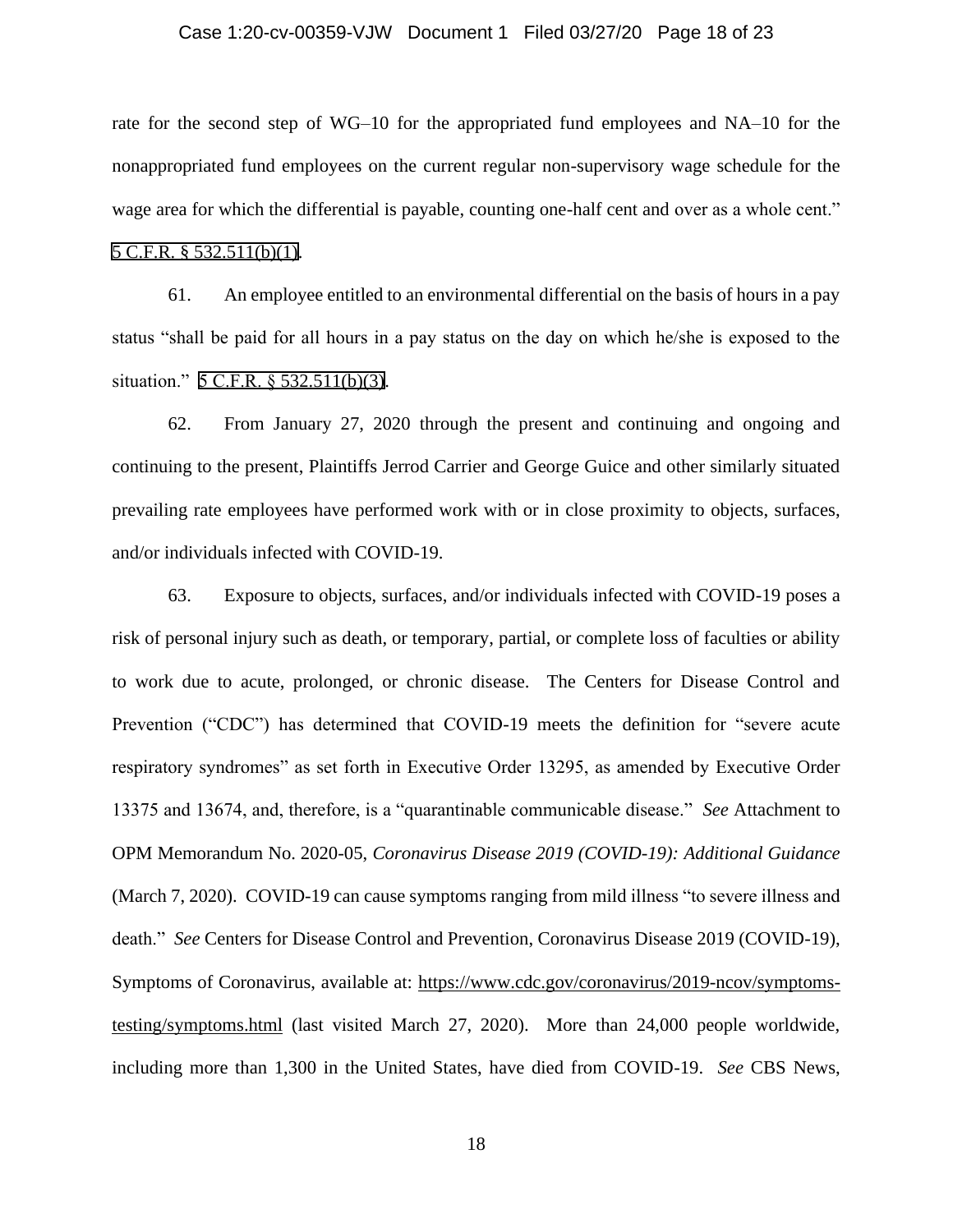### Case 1:20-cv-00359-VJW Document 1 Filed 03/27/20 Page 19 of 23

*Coronavirus updates: U.K. Leader Tests Positive as U.S. States Seek Help* (March 27, 2020), available at: <https://www.cbsnews.com/live-updates/coronavirus-news-latest-2020-03-27/> (last visited March 27, 2020).

64. Representative Plaintiffs Jerrod Carrier and George Guice and other similarly situated prevailing rate employees have performed work with or in close proximity to objects, surfaces, and/or individuals infected with COVID-19 without sufficient protective devices.

65. Defendant has failed, and continues to fail to pay plaintiffs the eight or four percent environmental differential listed in Appendix A to subpart E of Part 532 of Title 5, Code of Federal Regulations for each period when they have been exposed to COVID-19 through the performance of their official duties.

66. By failing to pay plaintiffs the eight or four percent environmental differential on these occasions, and continuing to fail and refuse to pay plaintiffs for this hazardous duty, the Defendant has violated, and is continuing to violate the provisions of 5 U.S.C.  $\S$  5343(c)(4).

67. As a consequence of defendant's failure to pay the plaintiffs environmental differential pay, the plaintiffs have been unlawfully deprived of environmental differential pay and other relief.

68. As a result of the defendant's willful and purposeful violations of Title 5, there has become due and owing to each of the plaintiffs various amounts which have not yet been precisely determined. The employment and work records for each plaintiff are in the possession, custody and control of the Defendant and the Plaintiffs are unable to state at this time the exact amounts owing to each of them. Defendant is under a duty imposed by the Government Accounting Office retention schedule, the FLSA ([29 U.S.C. § 211\(c\)\)](https://www.westlaw.com/Link/Document/FullText?rs=USCLink&vr=3.0&findType=Y&cite=29%2Bu%2Es%2Ec%2E%2B%2B211&clientid=USCourts) and various statutory and regulatory provisions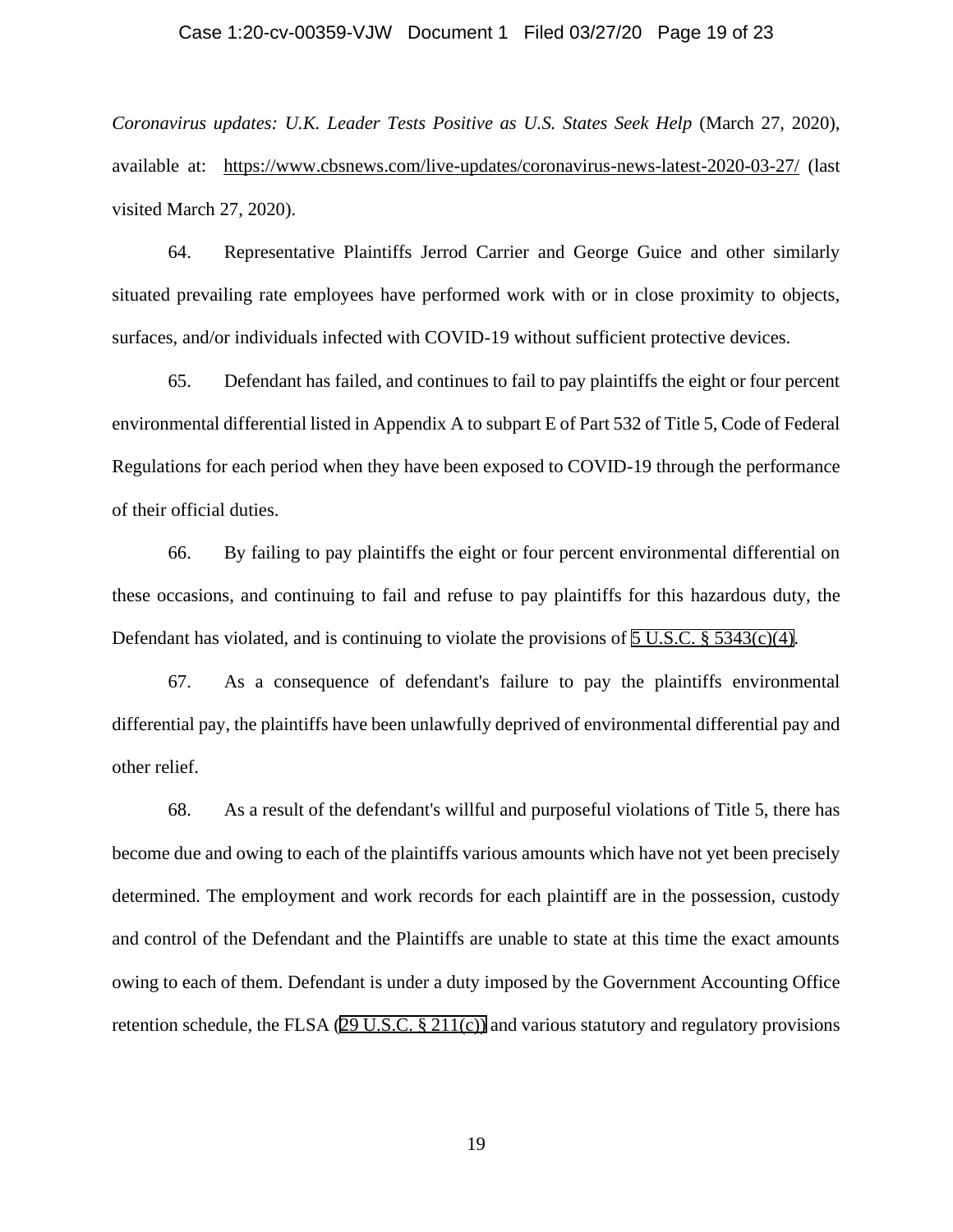to maintain and preserve payroll and other employment records with respect to plaintiffs and other employees similarly situated from which the amounts of defendant's liability can be ascertained.

### **PRAYER FOR RELIEF**

WHEREFORE, Plaintiffs pray that this Court grant relief against Defendant as follows:

(a) Enter judgment declaring that the Defendant violated [5 U.S.C. § 5545\(d\)](https://www.westlaw.com/Link/Document/FullText?rs=USCLink&vr=3.0&findType=Y&cite=5%2Bu%2Es%2Ec%2E%2B%2B5545&clientid=USCourts) by failing and refusing to pay Representative Plaintiffs Braswell, Phillips, and Melder and other similarly situated employees the twenty five percent (25%) hazardous duty pay differential for exposure to "virulent biologicals" listed in Appendix A to subpart I of Part 550 of Title 5, Code of Federal Regulations, for each day that they have been required to work with or in close proximity to objects, surfaces, and/or individuals infected with COVID-19 without protective devices that afford complete protection.

(b) Enter judgment declaring that the Defendant violated [5 U.S.C. § 5343\(c\)](https://www.westlaw.com/Link/Document/FullText?rs=USCLink&vr=3.0&findType=Y&cite=5%2Bu%2Es%2Ec%2E%2B%2B5343&clientid=USCourts) by failing and refusing to pay Representative Plaintiffs Carrier and Guice and other similarly situated prevailing rate employees the eight or four percent environmental pay differential for exposure to hazardous micro-organisms listed in Appendix A to subpart E of Part 532 of Title 5, Code of Federal Regulations for each period that they have been required to work with or in close proximity to objects, surfaces, and/or individuals infected with COVID-19 where the use of safety devices and equipment, medical prophylactic procedures such as vaccines and antiserims and other safety measures do not exist or have been developed but have not practically eliminated the potential for such personal injury.

(c) Certify a class consisting of all federal employees who from January 27, 2020 through the present and continuing and ongoing performed work with or in close proximity to objects, surfaces, and/or individuals infected with the novel coronavirus ("COVID-19") without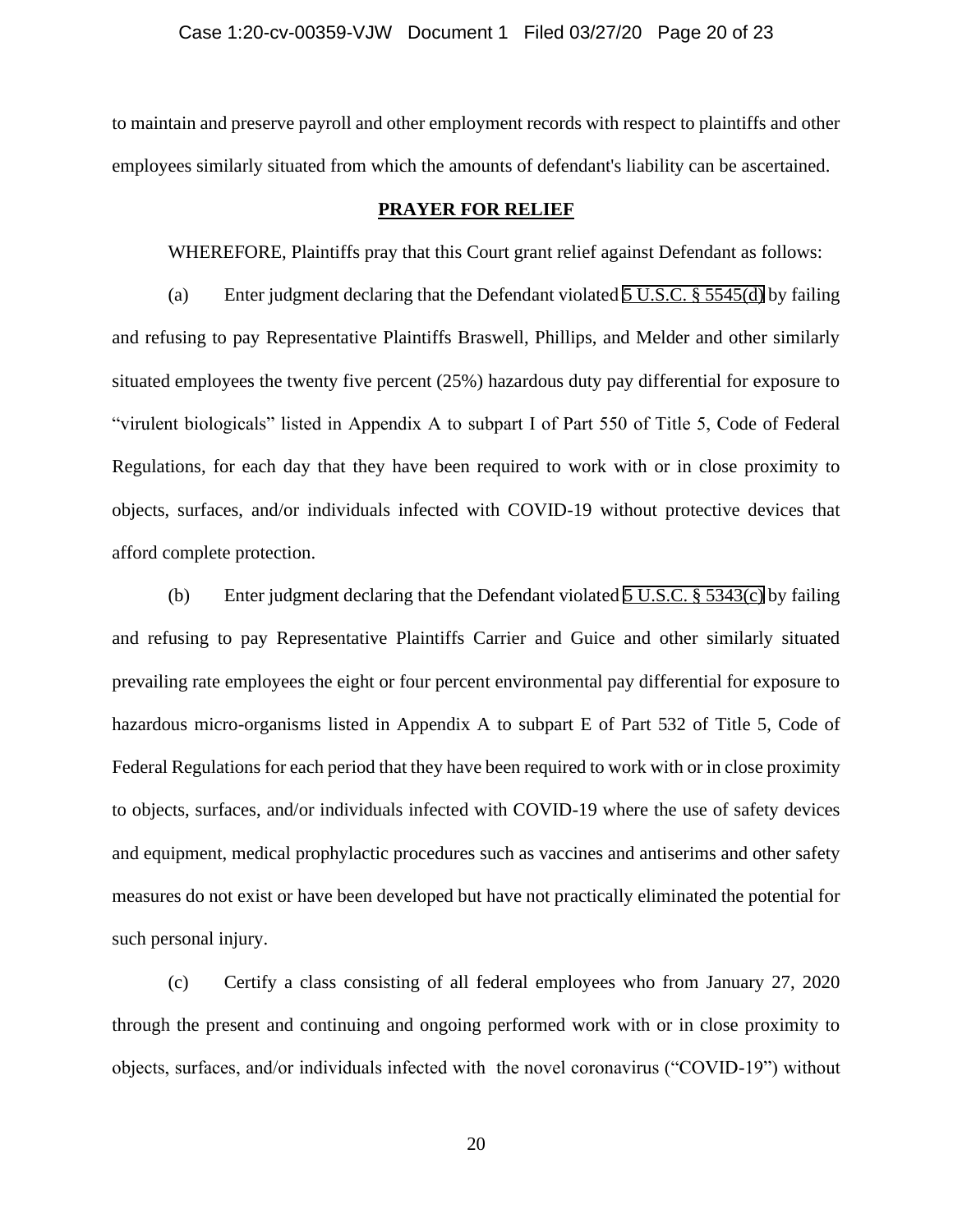### Case 1:20-cv-00359-VJW Document 1 Filed 03/27/20 Page 21 of 23

sufficient protective devices, and were not paid the hazardous duty pay differential for exposure to virulent biologicals set forth in Appendix A to subpart I of Part 550 of Title 5, Code of Federal Regulations, or the environmental differential for exposure to hazardous micro-organisms set forth in in Appendix A to subpart E of Part 532 of Title 5, Code of Federal Regulations.

(d) Order a complete and accurate accounting of all the compensation to which the plaintiffs are entitled;

(e) Award each plaintiff monetary damages in the form of back pay compensation plus interest;

(f) Award Plaintiffs and all other Hazardous Duty Class members their reasonable attorneys' fees to be paid by Defendant, and the costs of this action; and

(g) Grant such other legal and equitable relief as may be just and proper.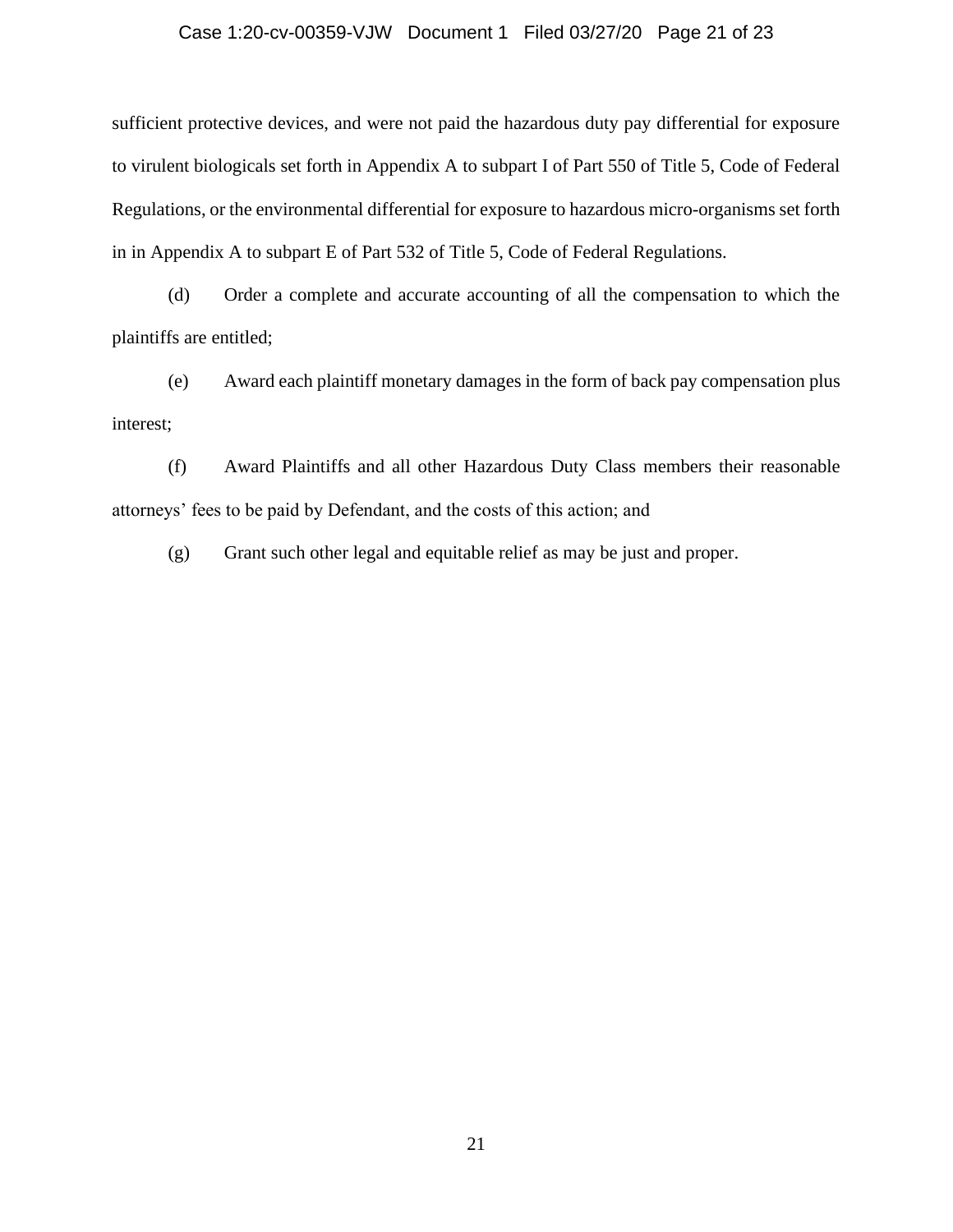Respectfully submitted,

 s/ Heidi R. Burakiewicz HEIDI R. BURAKIEWICZ Kalijarvi, Chuzi, Newman & Fitch, P.C. 818 Connecticut Avenue NW, Suite 1000 Washington, D.C. 20006 (202) 331-9260 (phone) (877) 219-7127 (fax) [hburakiewicz@kcnlaw.com](mailto:hburakiewicz@kcnlaw.com)

Counsel of Record for the Plaintiffs

Robert DePriest Michael Robinson Alexander F. Booker Kalijarvi, Chuzi, Newman & Fitch, P.C. 818 Connecticut Avenue NW, Suite 1000 Washington, D.C. 20006 (202) 331-9260 (phone) (877) 219-7127 (fax) [rdepreist@kcnlaw.com](mailto:rdepreist@kcnlaw.com) [mrobinson@kcnlaw.com](mailto:mrobinson@kcnlaw.com) [abooker@kcnlaw.com](mailto:abooker@kcnlaw.com)

Of Counsel for the Plaintiffs

Judith Galat Assistant General Counsel American Federation of Government Employees 80 F Street, N.W. Washington, DC 20001 (202) 639-6424 (phone) (202) 639-6441 (fax) [galatj@afge.org](mailto:galatj@afge.org)

Of Counsel for the Plaintiffs